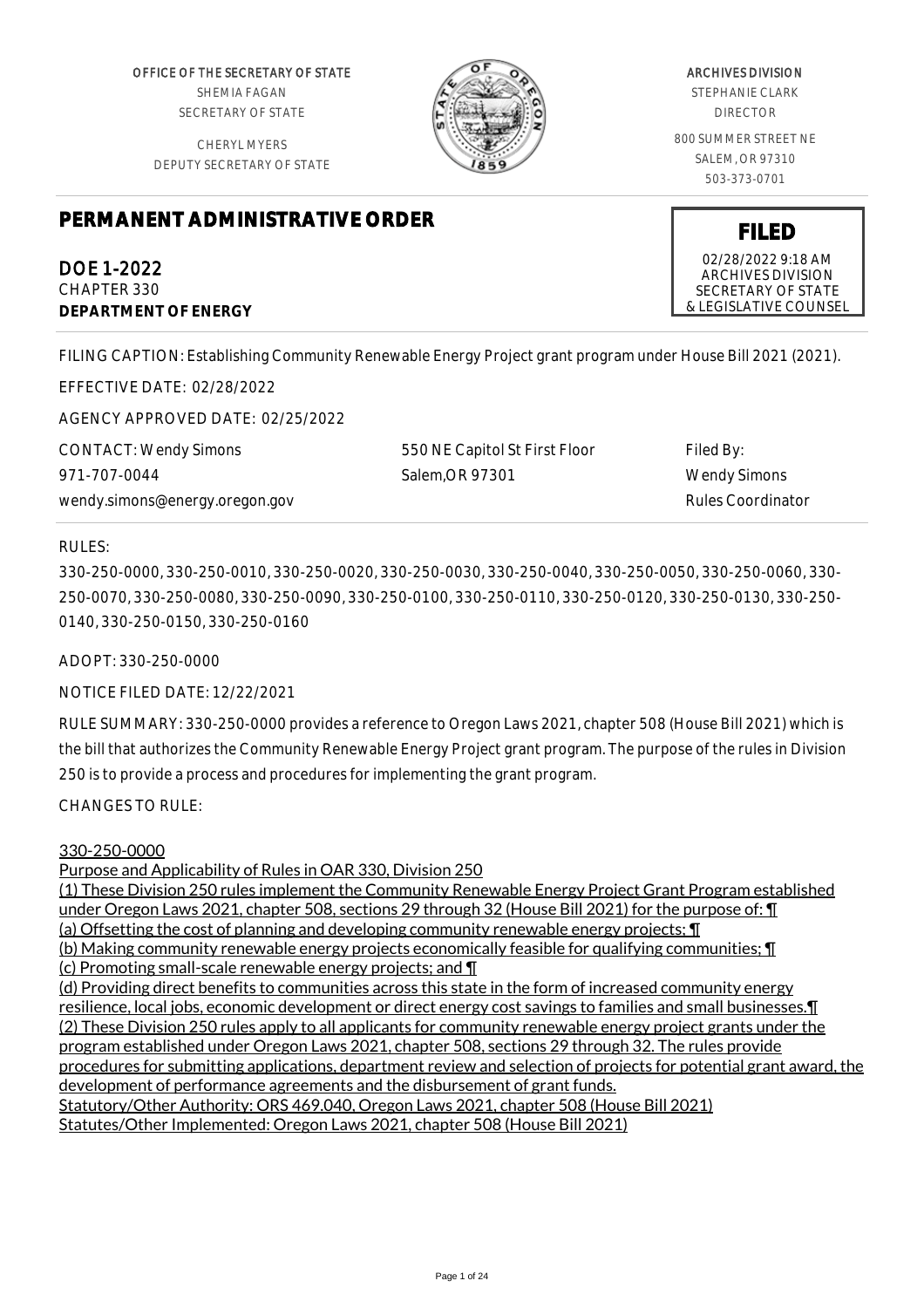### NOTICE FILED DATE: 12/22/2021

RULE SUMMARY: 330-250-0010 contains definitions of terms used in the rules. Many definitions are repeated from Oregon Laws 2021, chapter 508 (HB 2021) section 29.

ODOE has made the following changes to the definitions, reflecting public comments received on the draft rules: deleted definitions for "electric company" and "electric service supplier" which were not used in the rules and added a definition for "electric utility;" and added more detail to the definition of "good cause" including examples of circumstances that would and would not qualify.

CHANGES TO RULE:

#### 330-250-0010

**Definitions** 

For the purposes of this division, the following definitions apply:¶

(1) "Applicant" means a federally recognized Oregon Indian tribe, public body or consumer-owned utility that is applying for or has applied for a grant for the purpose of planning or developing a community renewable energy project.¶

(2) "Business site" means a site operated for business purposes that is owned by the applicant or partner or with whose owner the applicant or partner has a formal agreement to use the site. I

(3) "Community renewable energy project" means one or more renewable energy systems, storage systems, microgrids or energy-related infrastructure that promote energy resilience, increase renewable energy generation or renewable energy storage capacity and provide a direct benefit to a particular community in the form of increased community energy resilience, local jobs, economic development or direct energy costs savings to families and small businesses.¶

(4) "Community energy resilience" means the ability of a specific community to maintain the availability of energy needed to support the provision of energy-dependent critical public services to the community following nonroutine disruptions of severe impact or duration to the state's broader energy systems.¶

(5) "Community energy resilience project" means a community renewable energy project that includes utilizing one or more renewable energy systems to support the energy resilience of structures or facilities that are essential to the public welfare.¶

(6) "Consumer-owned utility" means a municipal electricity utility, a people's utility district organized under ORS chapter 261 that sells electricity or an electric cooperative organized under ORS chapter 62.¶

(7) "Department" means the Oregon Department of Energy.¶

business site in Oregon, or owner of a rental property in Oregon.¶

(8) "Director" means the director of the department.¶

(9) "Electric utility" means a consumer-owned utility or an electric company, as defined in ORS 757.600, that is engaged in the business of distributing electricity to retail electricity consumers in this state.¶

(10) "Energy" means electrical or thermal energy.¶

(11) "Energy resilience" means the ability of energy systems, from production through delivery to end-users, to withstand and restore energy delivery rapidly following nonroutine disruptions of severe impact or duration. I (12) "Environmental justice community" includes communities of color, communities experiencing lower incomes, tribal communities, rural communities, coastal communities, communities with limited infrastructure and other communities traditionally underrepresented in public processes and adversely harmed by environmental and health hazards, including seniors, youth and persons with disabilities. In

(13) "Grantee" means an entity that has received an award of a grant for planning or developing a community renewable energy project and has executed a performance agreement with the department.¶

(14) "Good cause" for extending a timeline agreed upon in a performance agreement means that the grantee failed, or expects to fail, to meet the original deadline due to circumstances beyond the applicant's control, including a significant unforeseeable or uncontrollable circumstance such as supply chain disruptions or delays

associated with utility interconnection. Good cause does not include changes to project scope.¶

(15) "Installation or construction" means the process of physical assembly of a system or supporting infrastructure at its operating location.¶

(16) "Opportunity period" means the timeframe specified in an opportunity announcement for the department to accept applications for a grant for planning or developing a community renewable energy project.¶ (17) "Partner" means an entity listed as a partner to an eligible applicant on an application for a grant award. A partner may be a federally recognized Oregon Indian tribe, public body, nonprofit entity, private business with a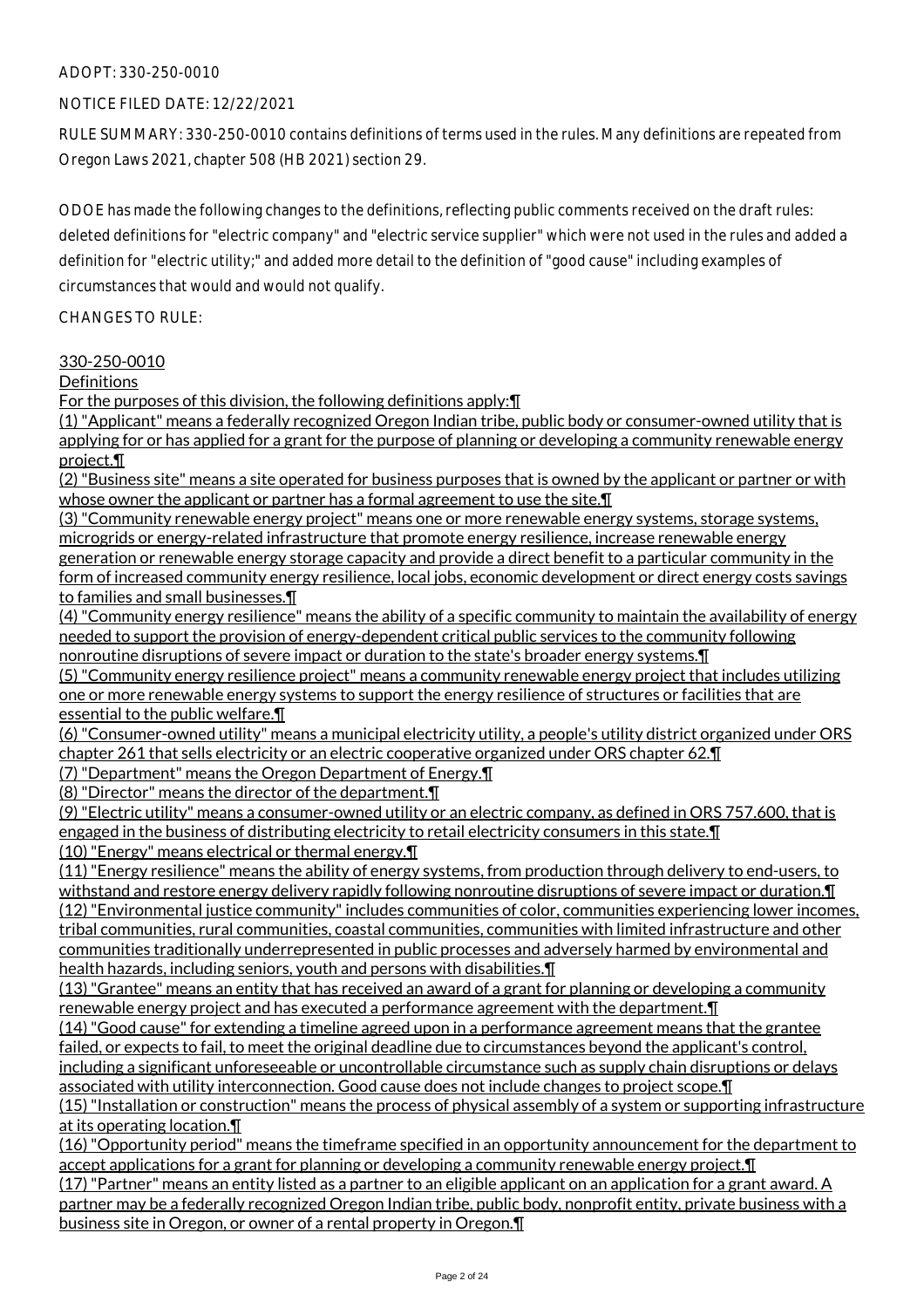(18) "Planning costs" means the costs related to planning paid by an applicant described under Oregon Laws 2021, chapter 508, section 30.¶

(19) "Project cost" means the actual cost of the acquisition, construction and installation of a renewable energy system incurred by an applicant, before considering utility incentives. I

(20) "Public body" means a public body as defined in ORS 174.109.¶

(21) "Qualifying community" means a community that qualifies as an environmental justice community.¶ (22) "Renewable energy system" includes:¶

(a) A system that uses biomass, solar, geothermal, hydroelectric, wind, landfill gas, biogas or wave, tidal or ocean thermal energy technology to produce energy. ¶

(b) One or more energy storage systems paired with an existing or newly constructed system described in paragraph (a) of this section. ¶

(c) One or more vehicle charging stations paired with an existing or newly constructed system described in paragraph (a) of this section. ¶

(d) Microgrid enabling technologies paired with an existing or newly constructed system described in paragraph (a) of this section, including microgrid controllers and any other related technologies needed to electrically isolate a community energy resilience project from the electric grid so that the project is capable of operating independently from the electric grid.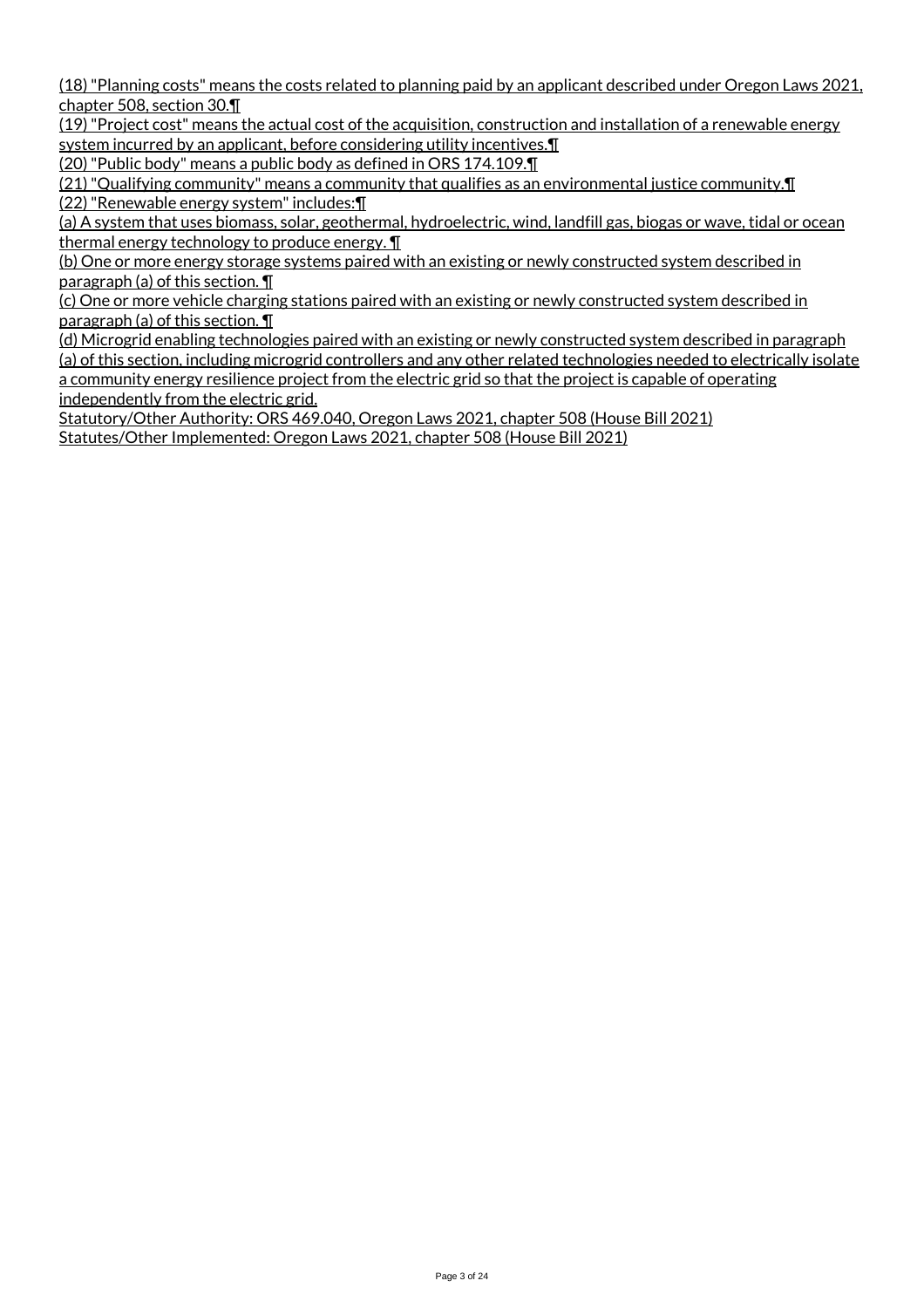## NOTICE FILED DATE: 12/22/2021

RULE SUMMARY: 330-250-0020 lists the information that ODOE will provide in each opportunity announcement. Oregon Laws 2021, chapter 508 (House Bill 2021) section 30(6) requires ODOE to issue periodic opportunity announcements listing the four categories of projects for which grant funding will be available: planning a community renewable energy project that qualifies as a community energy resilience project; planning a community renewable energy project that does not qualify as a community energy resilience project; developing a community renewable energy project that qualifies as a community energy resilience project; and developing a community renewable energy project that does not qualify as a community energy resilience project.

Change made to draft rules: ODOE has moved rule language regarding "minimum technical requirements" from the rule regarding Opportunity Announcements (-0020) to the rules relating to competitive review for planning (-0070) and project development (-0120) grants. This change reflects how the RED Grant program handled the question of whether a proposed project meets current industry standards, which can change over the course of the program.

CHANGES TO RULE:

#### 330-250-0020

Opportunity Announcements

(1) The department shall announce the availability of grants for the Community Renewable Energy Project Grant Program by issuing opportunity announcements.¶

(2) The department shall issue separate opportunity announcements for each calendar interval that funding is available for the following categories: ¶

(a) Planning a community renewable energy project that qualifies as a community energy resilience project; ¶

(b) Developing a community renewable energy project that qualifies as a community energy resilience project; ¶ (c) Planning a community renewable energy project that does not qualify as a community energy resilience project; and ¶

(d) Developing a community renewable energy project that does not qualify as a community energy resilience project.¶

(3) If the cumulative total of all grants awarded under an opportunity announcement is less than the total amount of funding available for that opportunity announcement, the department may reallocate the balance to future opportunity announcements.¶

(4) Each opportunity announcement shall include the following information:¶

(a) Objectives for the opportunity announcement;¶

(b) Dates of the opportunity period;¶

(c) Where to find the required application forms, associated materials, and instructions;¶

(d) Guidance on submitting an acceptable renewable energy resource assessment; ¶

(e) Guidance for assessing the level of resilience a community energy resilience project provides;¶

(f) The criteria to be applied in evaluating and prioritizing applications for grant awards in the competitive review process;¶

(g) The total amount of grant funds available under the opportunity announcement; and¶ (h) Other information the department considers necessary.

Statutory/Other Authority: ORS 469.040, Oregon Laws 2021, chapter 508 (House Bill 2021)

Statutes/Other Implemented: Oregon Laws 2021, chapter 508 (House Bill 2021)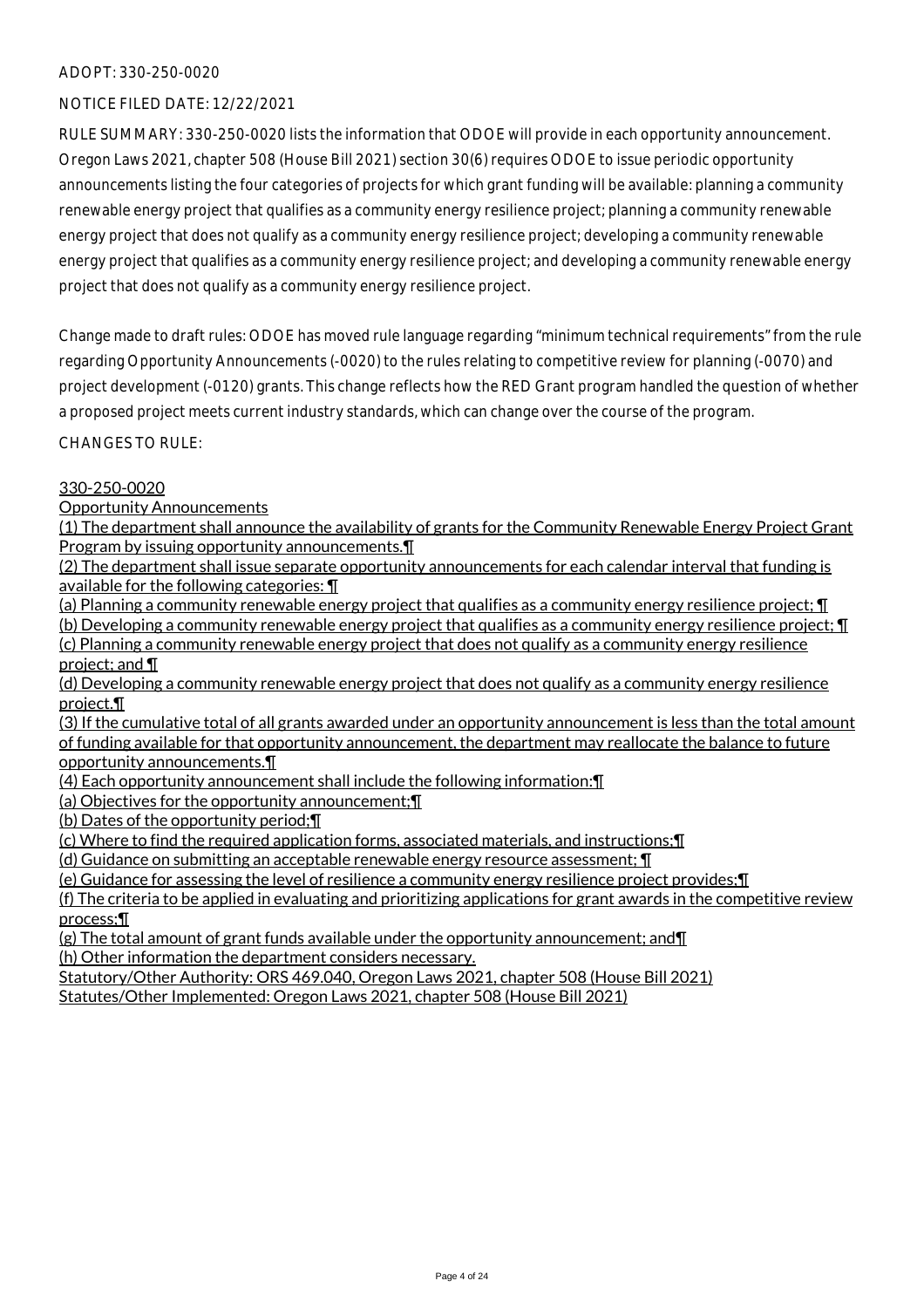## NOTICE FILED DATE: 12/22/2021

RULE SUMMARY: 330-250-0030 provides information about how ODOE will allocate grant funds, including the requirements in Oregon Laws 2021, chapter 508 (House Bill 2021) section 30(7) that at least 50 percent be allocated to projects that primarily serve one or more qualifying communities and that 50 percent or more be allocated to projects that qualify as community energy resilience projects.

330-250-0030 also requires ODOE to provide resources on its website to assist applicants who seek to demonstrate that their proposed project will be located in, or will serve, a qualifying community, and/or that disadvantaged communities are involved in designing the proposed project.

#### CHANGES TO RULE:

#### 330-250-0030

Allocation of Grant Funds

(1) The department shall allocate 50 percent or more of the initial appropriation for the Community Renewable Energy Project Grant Program to grants for planning or developing community renewable energy projects that primarily serve one or more qualifying communities, as directed by Oregon Laws 2021, chapter 508, section 30(7).¶

(2) In approving applications and awarding grant moneys, the department shall prioritize projects located in qualifying communities across the state, as directed by Oregon Laws 2021, chapter 508, section 30(10).¶ (3) The department may prioritize geographic diversity and diversity of project size, technology, and energy

resource in order to maximize the program's benefits to communities across the state.¶

(4) The department shall provide resources on its website to assist applicants in demonstrating:¶

(a) That the project(s) in the application will be located in one or more qualifying communities.¶

(b) That the project(s) in the application will serve one or more qualifying communities.¶

(c) The involvement of and leadership by people of low income, Black, Indigenous or People of Color, members of tribal communities, people with disabilities, youth, people from rural communities and people from otherwise disadvantaged communities in the siting, planning, designing or evaluating of the proposed community renewable energy projects.¶

(5) The department shall allocate 50 percent or more of the initial appropriation for the Community Renewable Energy Project Grant Program to grants for planning or developing community renewable energy projects that qualify as community energy resilience projects, as directed by Oregon Laws 2021, chapter 508, section 30(7).¶ (6) The department shall publish on its website a map or maps showing the locations of projects that have applied for grants under the program and the locations of projects that are awarded grants.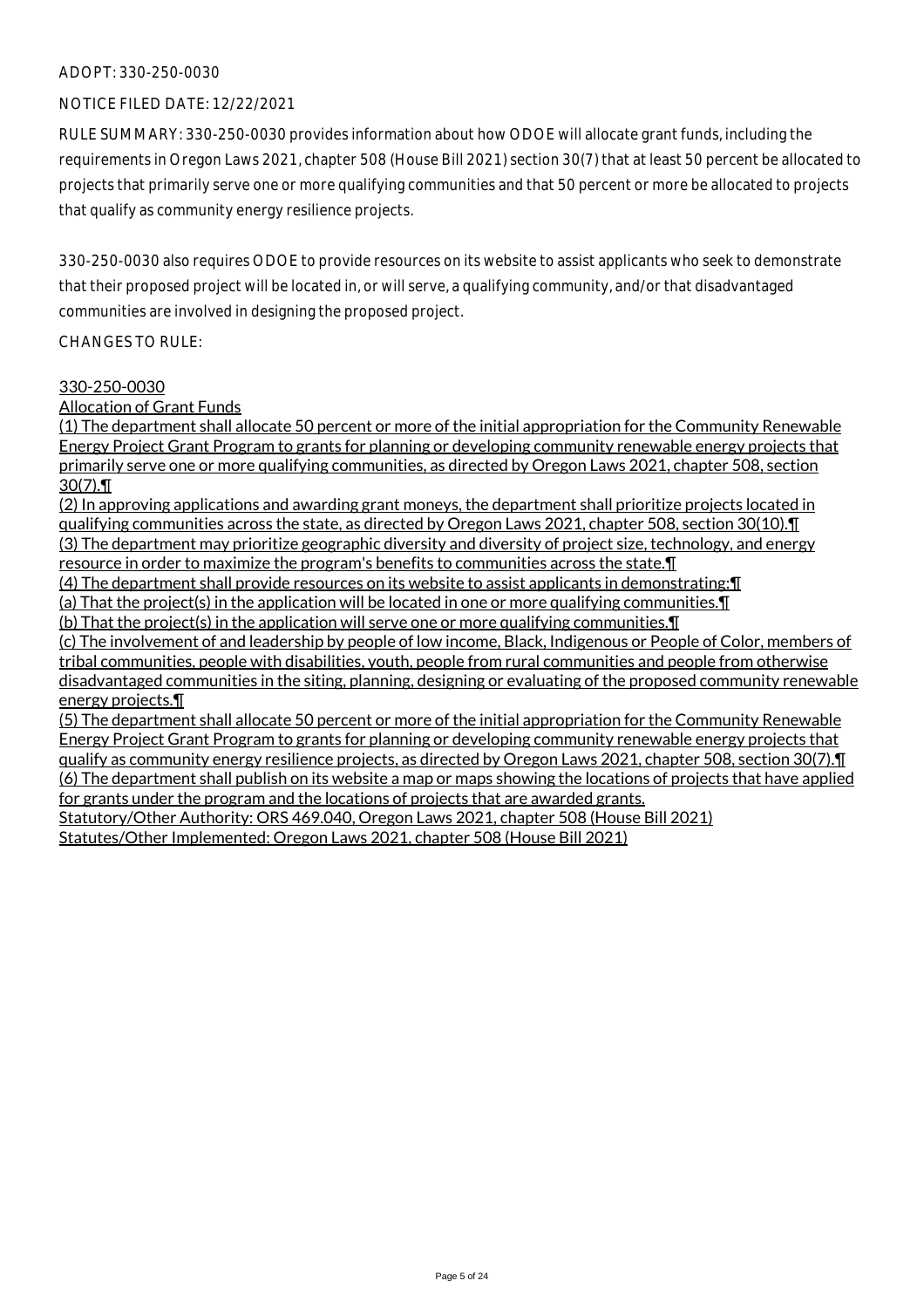## NOTICE FILED DATE: 12/22/2021

RULE SUMMARY: 330-250-0040 provides details about the information that applicants for planning grants are required to provide in their application, including information about: the applicant and partners; the proposed community renewable energy project; estimated planning costs and grant amount requested; the extent to which the project would be located in and/or would serve environmental justice communities; if applicable, how the proposed project would support the energy resilience of structures or facilities essential to the public welfare; and any other information required to demonstrate that the planning would meet the requirements in Oregon Laws 2021, chapter 508 (House Bill 2021) or that is requested in the opportunity announcement. The rules encourage applicants to include information that details the extent to which the planning meets criteria that House Bill 2021 requires the Department to use in prioritizing grant awards.

330-250-0040(4) repeats the lists of eligibility requirements from House Bill 2021, while 330-250-0040(5) repeats the list of criteria the bill directs ODOE to use in prioritizing applications when awarding grant funds.

ODOE made the following changes to the draft rules: deleting a redundant phrase, which was non-substantive; and requiring the applicant to provide a description of an existing renewable energy system when the project for which planning is proposed would add capacity to or be paired with that system.

CHANGES TO RULE:

## 330-250-0040

# Planning/Grant: Application

(1) A federally recognized Oregon Indian tribe, public body or consumer-owned utility may apply for a grant for planning a community renewable energy project by submitting a complete grant application. The application must meet requirements provided by applicable statutes, these rules and the applicable opportunity announcement.¶ (a) An applicant may partner with a federally recognized Oregon Indian tribe, public body, nonprofit entity, private business with a business site in this state or owner of rental property in this state, but a grant for an approved application will only be awarded and released to an applicant that is a federally recognized Oregon Indian tribe, public body or consumer-owned utility.¶

(b) An application must be drafted in consultation with electric utilities that have customers in the communities covered by a community renewable energy project that is in the application and regional stakeholders for the purpose of ensuring feasibility.¶

(2) The application must be in the form specified in the applicable opportunity announcement and these rules.¶ (a) An applicant must submit a complete application during the opportunity period. For the purposes of this rule, the department considers an application "submitted" when the department receives the application. The department will not process applications received outside of an opportunity period.¶

(b) The department will not accept amendments to applications during the opportunity period. An applicant may withdraw an application and submit a replacement application during the opportunity period. I

(3) The application must include the following information, at a minimum:¶

(a) Identification of applicant and partners:¶

(A) The name of the applicant.¶

(B) The name, address, email address and telephone number of the responsible party for the applicant.¶

(C) The names of any partners to the application, which may include a federally recognized Oregon Indian tribe,

public body, nonprofit entity, private business with a business site in this state or owner of rental property in this state.¶

(D) For any partner that is a private business, documentation that the partner owns a business site(s) that is located in this state.¶

(E) For any partner that is an owner of rental property, documentation that the partner owns rental property(ies) that is located in this state.¶

(b) Evidence of consultation with the following entities:¶

(A) Written authorization from the applicant's governing body allowing submission of the application. ¶ (B) Confirmation that the applicant consulted with the electric utility or utilities, as applicable. Applicants are encouraged to include information from the electric utility(-ies) that may assist the department in evaluating the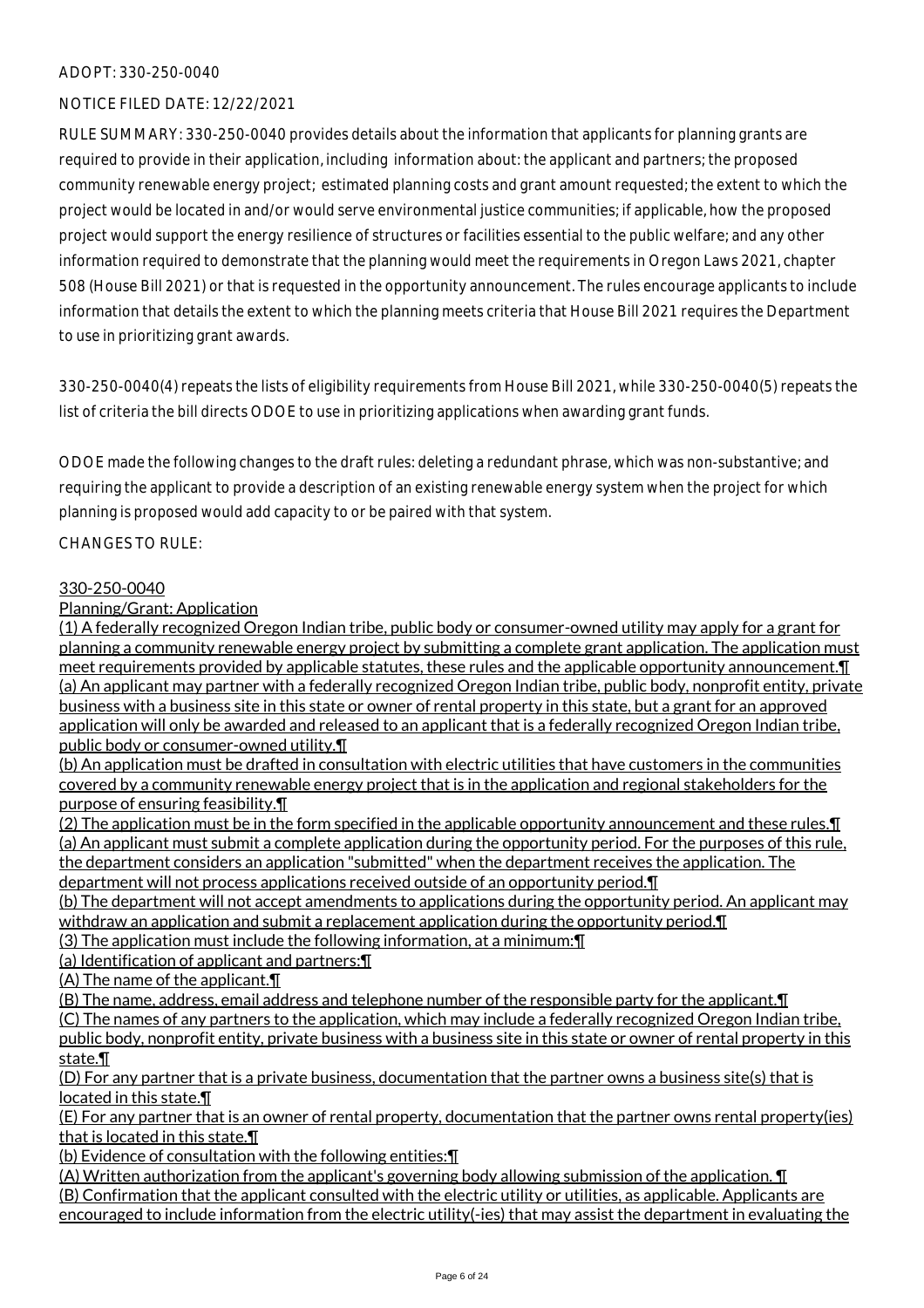feasibility of the proposed project. Confirmation may include:¶

(i) a letter from the electric utility(-ies) serving the communities covered by a community renewable energy project; or¶

(ii) other evidence that the applicant has consulted the electric utility(-ies).  $\P$ 

(C) For any partner that is a public body, written authorization from the partner's governing body allowing submission of the application.¶

(c) A description of the applicant's consultation with regional stakeholders and community groups, and any additional community engagement process as part of developing the planning grant application. ¶

(d) The following information about the proposed community renewable energy project:¶

(A) Location, including city and county, where the community renewable energy project in the planning grant application would be constructed or installed.¶

(B) A description of the community renewable energy project, including major system components, to the extent known, such as renewable energy generation, energy storage, electric vehicle charging systems, and microgrid enabling technologies. If the community renewable energy project will add capacity to or be paired with an existing renewable energy system, for example pairing energy storage and/or microgrid enabling technologies with an existing solar photovoltaic array, the applicant must include a description of the existing renewable energy system.¶

(e) Grant amount requested and estimated budget for planning costs, including costs associated with:¶ (A) Consulting fees, including design and engineering;¶

(B) Load analysis;¶

(C) Siting, excluding property acquisition;¶

(D) Ensuring code compliance;¶

(E) Interconnection studies;¶

(F) Transmission studies; and¶

(G) Other expenditures, summarized by purpose.¶

(f) If applicable, a detailed description or other documentation of the extent to which the community renewable energy project would be located in and/or will serve one or more qualifying communities.¶

(g) If applicable, a description of how the community renewable energy project would support the energy resilience of structures or facilities essential to the public welfare.¶

(h) A description of how the community renewable energy project would integrate with broader community energy and environmental goals.¶

(i) Additional information as needed to demonstrate that the planning in the application meets the requirements under Oregon Laws 2021, chapter 508, sections 30(3) and 31(1)(c), which are reproduced below in section (4) of this rule.¶

(j) A description of any other grants that the applicant has been or may be awarded for the planning in the application.¶

(k) Other information requested in the opportunity announcement.¶

(4) In order to be considered for a planning grant, the applicant must demonstrate in the application that:¶

(a) As required under Oregon Laws 2021, chapter 508, section 30(3), the planning:¶

(A) Is for a project located in this state but outside a city with a population of 500,000 or more;¶

(B) Will be completed within six months of execution of the performance agreement or a reasonable time frame if good cause to extend the deadline is demonstrated;¶

(C) Will result in a proposal for developing a community renewable energy project; and¶

(D) Incorporates feedback from:¶

(i) Members of qualifying communities served by the community renewable energy project; ¶

(ii) Businesses located in the communities served by the community renewable energy project; ¶

(iii) Electric utilities that have customers in the communities served by the community renewable energy project; and ¶

(iv) Other regional stakeholders.¶

(b) As required under Oregon Laws 2021, chapter 508, section 31(1)(c), that the planning proposal is for a community renewable energy project that:¶

(A) If for producing energy, but not intended to increase energy resilience:¶

(i) Will make use of an adequately available renewable energy resource to produce the energy; ¶

(ii) Has a specific market for the energy; and  $\P$ 

(iii) Will reasonably and efficiently connect or transmit the energy to the specific community identified in the application; or ¶

(B) If for increasing energy resilience: ¶

(i) Will increase the energy resilience of a specific structure or facility or collection of structures or facilities essential to the public welfare; and ¶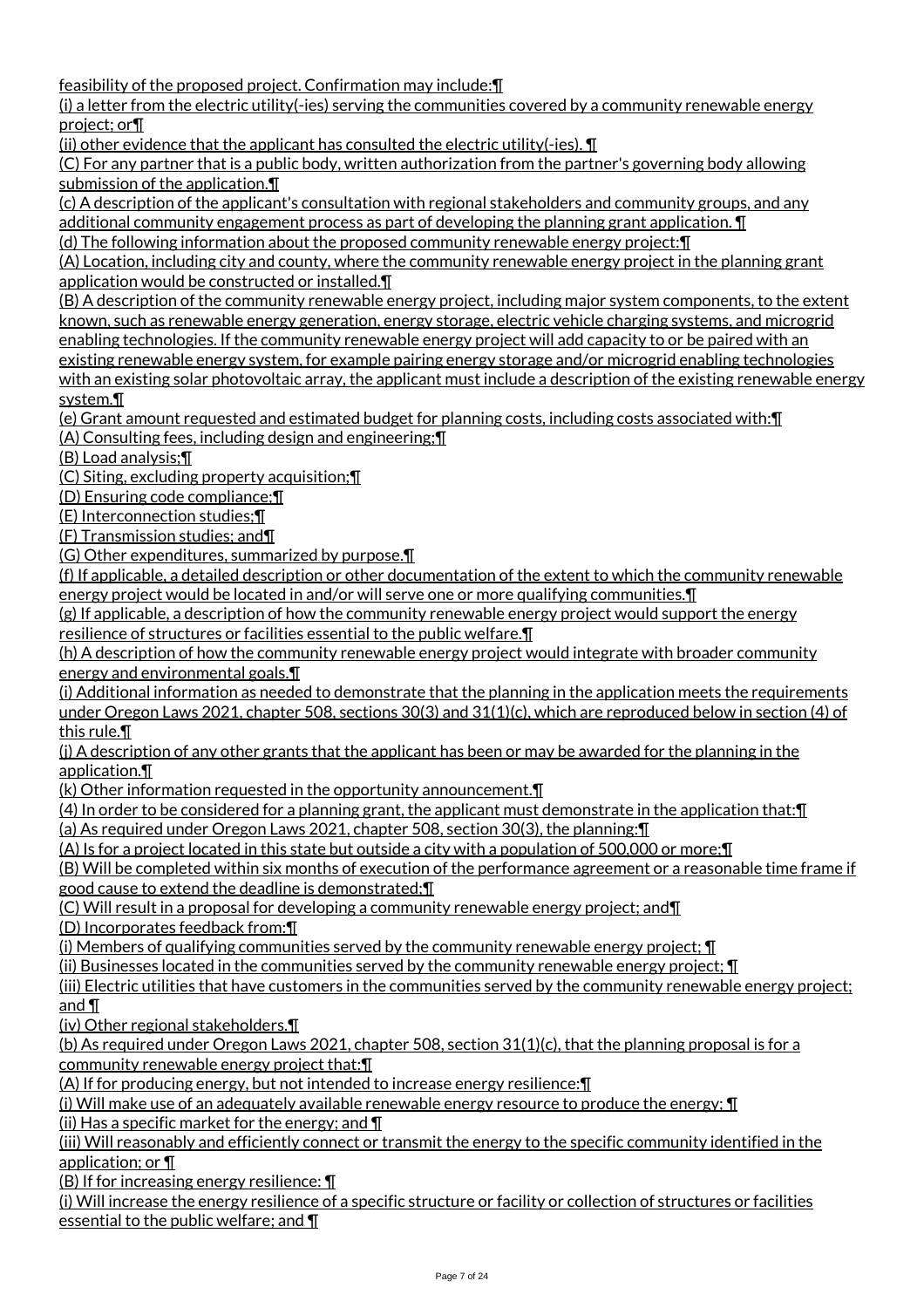(ii) Will provide energy resilience benefits to the specific structure or facility or to the collection of structures or facilities.¶

(5) Oregon Laws 2021, chapter 508, section 30(10) directs the department to prioritize applications that meet the following criteria when awarding grant funds. Applicants are encouraged to include information detailing the extent to which the proposal in the application:¶

(a) Includes community energy resilience projects. ¶

(b) Demonstrates significant prior investments in energy efficiency measures at the project location or will result in aggregate improvements to demand response capabilities. ¶

(c) Is for projects located in qualifying communities across the state. ¶

(d) When applicable, is for projects constructed in part or in whole by disadvantaged business enterprises,

emerging small businesses or businesses that are owned by minorities, women or disabled veterans. ¶

(e) Includes inclusive hiring and promotion policies for workers working on the projects. ¶

(f) Incorporates equity metrics in OAR 330-250-0160 for evaluating the involvement of and leadership by people of low income, Black, Indigenous or People of Color, members of tribal communities, people with disabilities,

youth, people from rural communities and people from otherwise disadvantaged communities in the siting,

planning, designing or evaluating of the proposed community renewable energy projects. ¶

(g) Helps the applicant achieve goals included in the applicant's natural hazard mitigation plans as approved by the Federal Emergency Management Agency.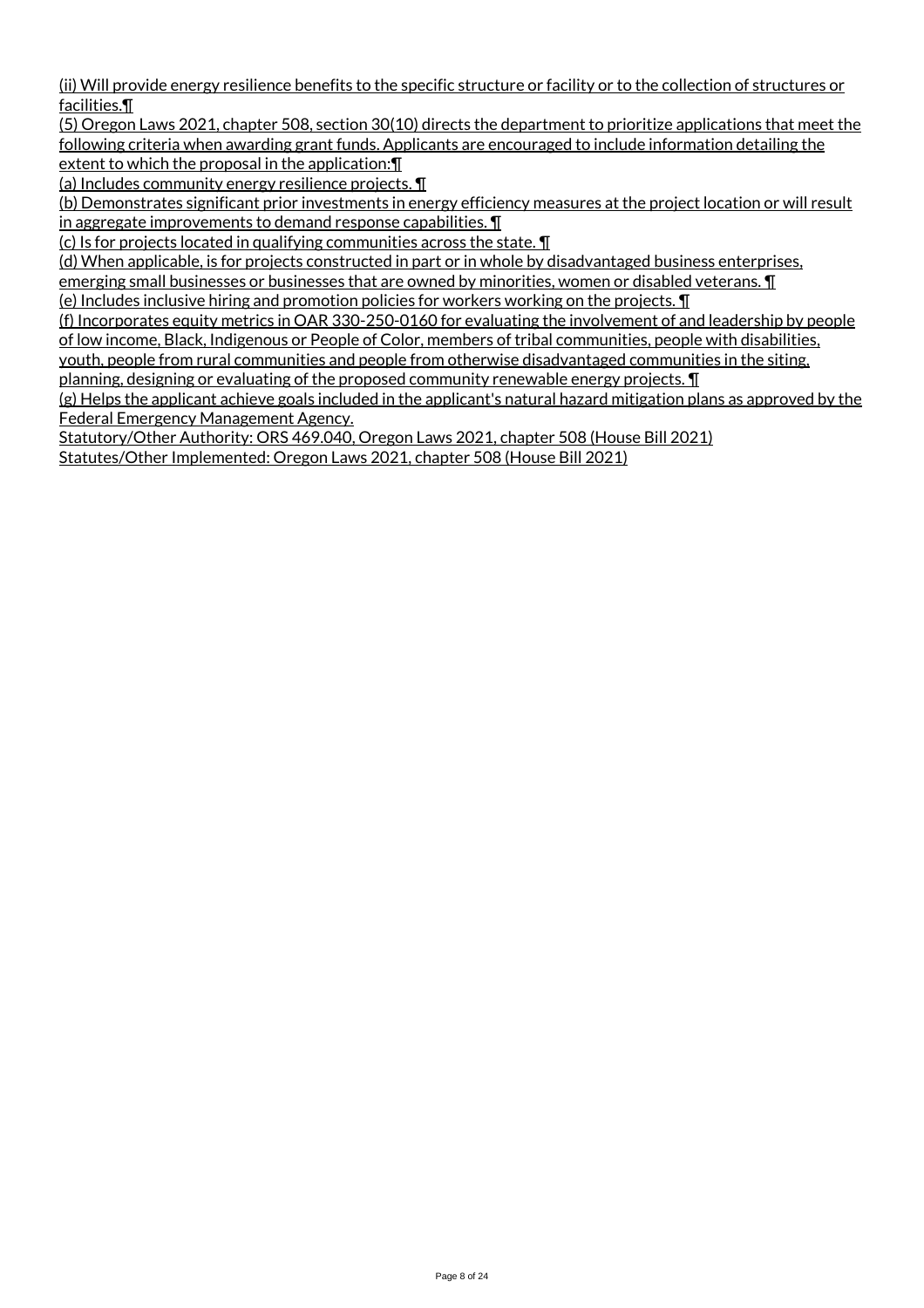### NOTICE FILED DATE: 12/22/2021

RULE SUMMARY: 330-250-0050 specifies which planning costs are eligible to be covered by a planning grant under the program. Specific cost items are repeated from Oregon Laws 2021, chapter 508 (House Bill 2021) section 31(1)(a)(A).

ODOE has made one change to rule language in -0050 in response to comments asking for clarification about the earliest date that a grantee could make covered expenditures. The department added a provision allowing planning grant funds to cover reasonable planning costs incurred after the application deadline in the opportunity announcement to which the applicant is responding. ODOE also made an equivalent change in -0100 for project development grants.

CHANGES TO RULE:

#### 330-250-0050

Planning/Grant: Eligible and Ineligible Costs

All reasonable planning costs incurred after the application deadline in the opportunity announcement to which the applicant is responding are eligible to be covered by the Community Renewable Energy Project Grant Program. Eligible planning costs include, but are not limited to, costs associated with:¶

(1) Consulting fees;¶

(2) Load analysis;¶

(3) Siting, excluding property acquisition;¶

(4) Ensuring code compliance;¶

(5) Interconnection studies;¶

(6) Transmission studies; and¶

(7) Other analysis and studies necessary for planning a renewable energy system.

Statutory/Other Authority: ORS 469.040, Oregon Laws 2021, chapter 508 (House Bill 2021)

Statutes/Other Implemented: Oregon Laws 2021, chapter 508 (House Bill 2021)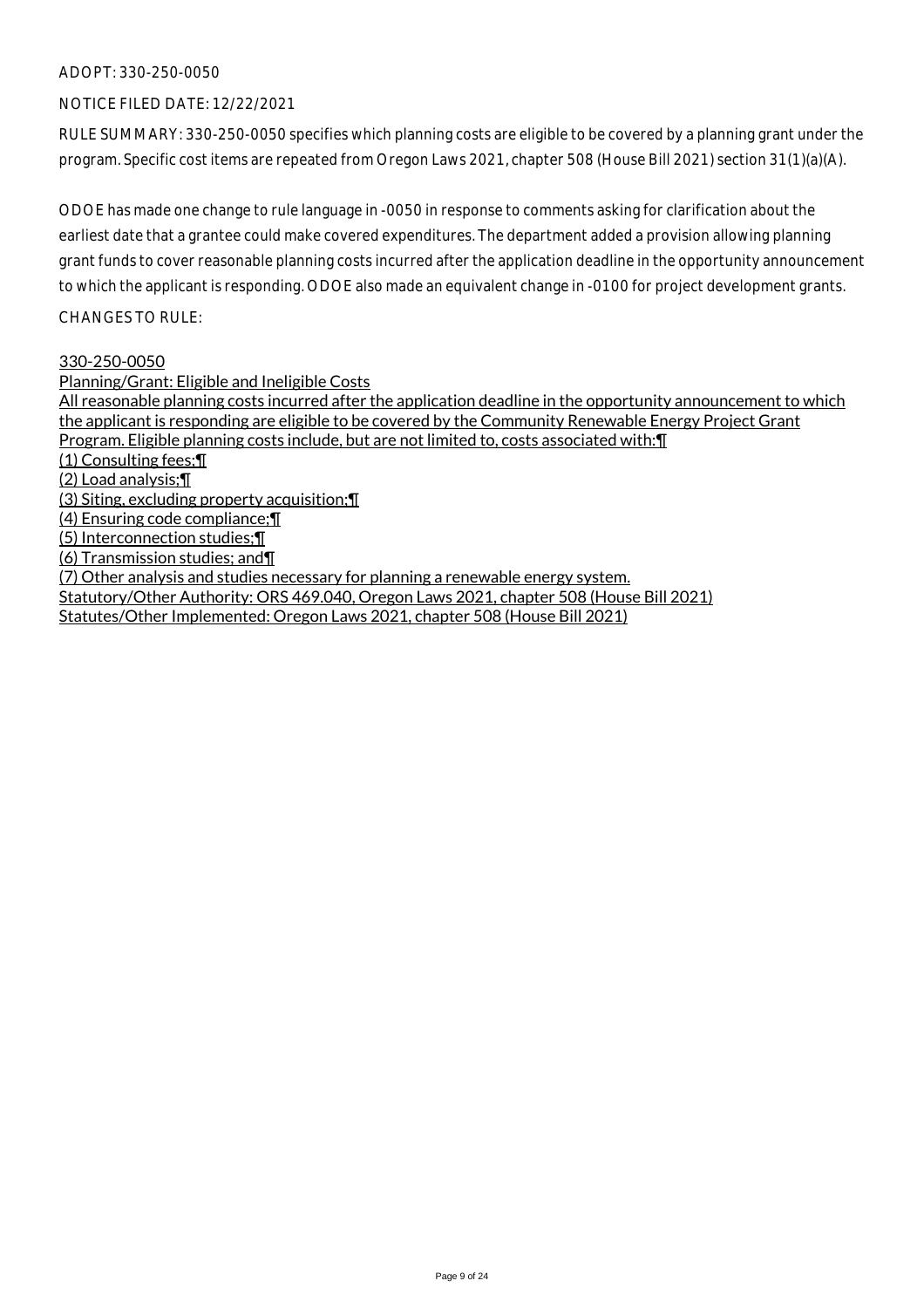### NOTICE FILED DATE: 12/22/2021

RULE SUMMARY: 330-250-0060 describes the process that ODOE will follow for reviewing the planning grant applications to make sure they are complete and that the applicants, partners, and the proposed project listed in the application meet all requirements in Oregon Laws 2021, chapter 508 (HB 2021). Applications must be complete in order to be considered for a planning grant.

CHANGES TO RULE:

#### 330-250-0060

Planning Grant: Eligibility and Completeness Review of Application

(1) Following the opportunity period, the department shall review all planning grant applications to determine whether:¶

(a) All sections of the application are complete as outlined in the opportunity announcement;¶

(b) The applicant is eligible to receive a grant;¶

(c) Any listed partners meet the definition of a partner in OAR 330-250-0010(17); and¶

(d) The application demonstrates that the planning and the proposed community renewable energy project meet all requirements under Oregon Laws 2021, chapter 508, section 30(3) and section 31(1)(c) and these rules.¶ (2) If the department finds that the application meets all requirements, the application will move into the

competitive review process and the department shall notify the applicant in writing.¶

(3) The department shall deny all incomplete applications and applications the department has determined do not meet the requirements under Oregon Laws 2021, chapter 508, sections 29 through 32 and these rules. The department shall notify applicants in writing of the reason for denial of the application.¶

(4) The department considers the completeness review a test; the decision to deny an incomplete application is not an action subject to review under ORS chapter 183.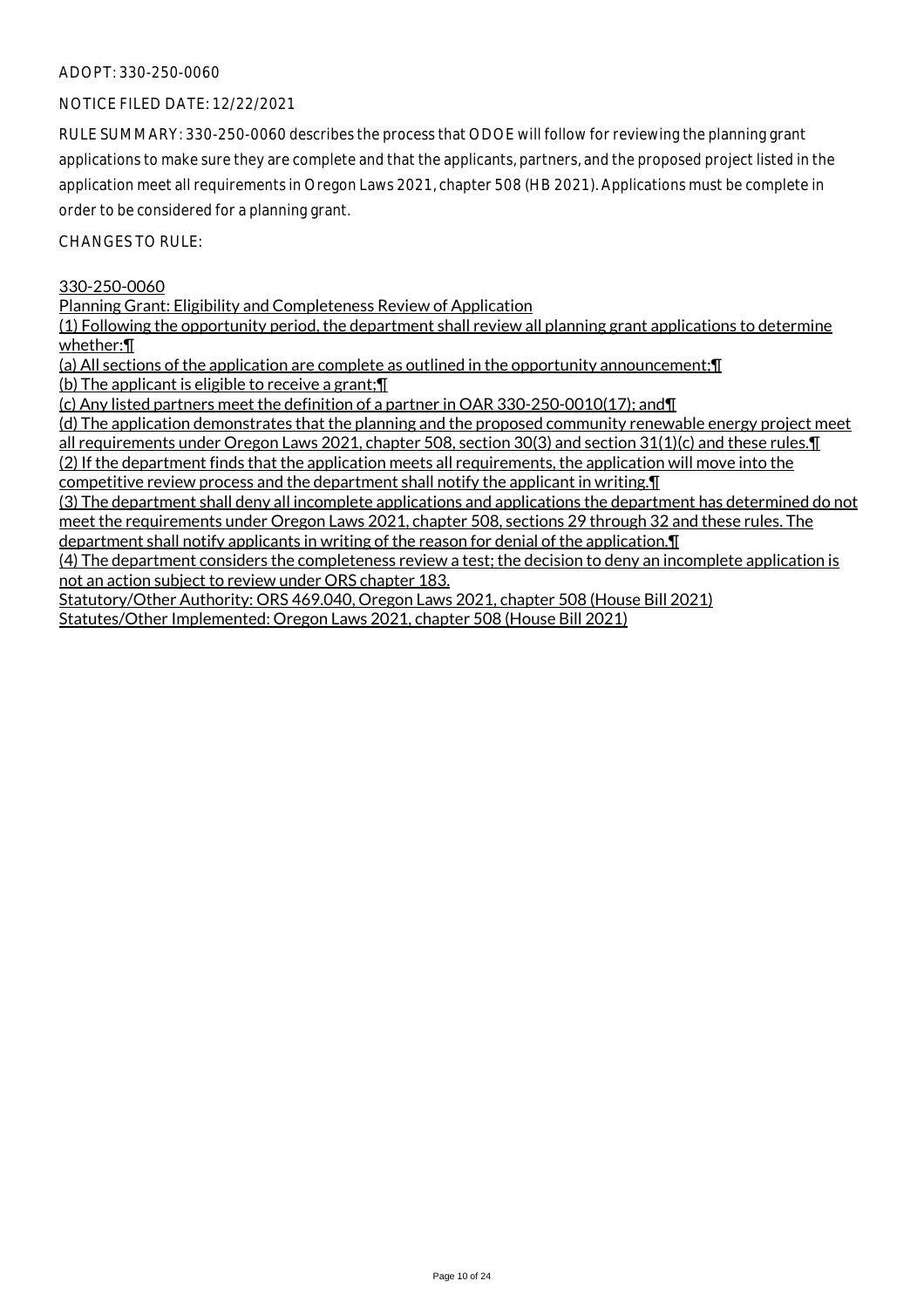#### NOTICE FILED DATE: 12/22/2021

RULE SUMMARY: 330-250-0070 describes the process for the competitive review of planning grants. ODOE may use external reviewers for evaluating all or part of each application, but the ODOE director retains the authority to make the final decision on awarding planning grants. 330-250-0070 also repeats the list of criteria from Oregon Laws 2021, chapter 508 (House Bill 2021) section 30(10) that ODOE must use to prioritize applications.

ODOE made the following change to the draft rules: moved rule language regarding minimum technical requirements from -0020 on Opportunity Announcements to -0070 (planning) and -0120 (project development) on competitive review.

CHANGES TO RULE:

#### 330-250-0070

Planning Grant: Competitive Review of Application

(1) The department shall conduct a competitive review of all planning grant applications that pass the eligibility and completeness review.¶

(2) The department may appoint external reviewers to evaluate all or part of each application for one or more categories listed under the opportunity announcement as part of the competitive review process. However, the director shall make the final decision on planning grant awards. ¶

(3) Through competitive review, the department's internal review team and external reviewers, if applicable, shall evaluate applications for planning grants according to the criteria described in these rules and the applicable opportunity announcement. Depending on the opportunity announcement objectives, the reviewers and the director may give greater or lesser weight to each of the criteria listed in rules.¶

(4) The director shall determine whether the planning grant application is for a community renewable energy project that qualifies as a community energy resiliency project.¶

(5) The department shall review the information provided in the application against industry standards to determine whether the renewable energy system proposed for planning is technically feasible, meets minimum technical requirements for renewable energy systems, and should operate in accordance with the representations made by the applicant.¶

(6) The department shall list evaluation criteria in the opportunity announcement.¶

(7) In evaluating applications and awarding grant moneys, the department shall prioritize planning proposals:¶

(a) As directed under Oregon Laws 2021, chapter 508, section 30(10); and ¶

(b) According to the opportunity announcement objectives.¶

(8) After considering all the criteria in this rule, the director may award a grant to one or more applicants, conditioned upon the execution of a performance agreement that satisfies OAR 330-250-0080. The director may also create a list of alternative applicants who may be awarded a grant if one or more of the applicants to whom the director awarded a grant does not timely execute a performance agreement with the department. The department shall notify applicants of the outcome of the competitive review.

Statutory/Other Authority: ORS 469.040, Oregon Laws 2021, chapter 508 (House Bill 2021)

Statutes/Other Implemented: Oregon Laws 2021, chapter 508 (House Bill 2021)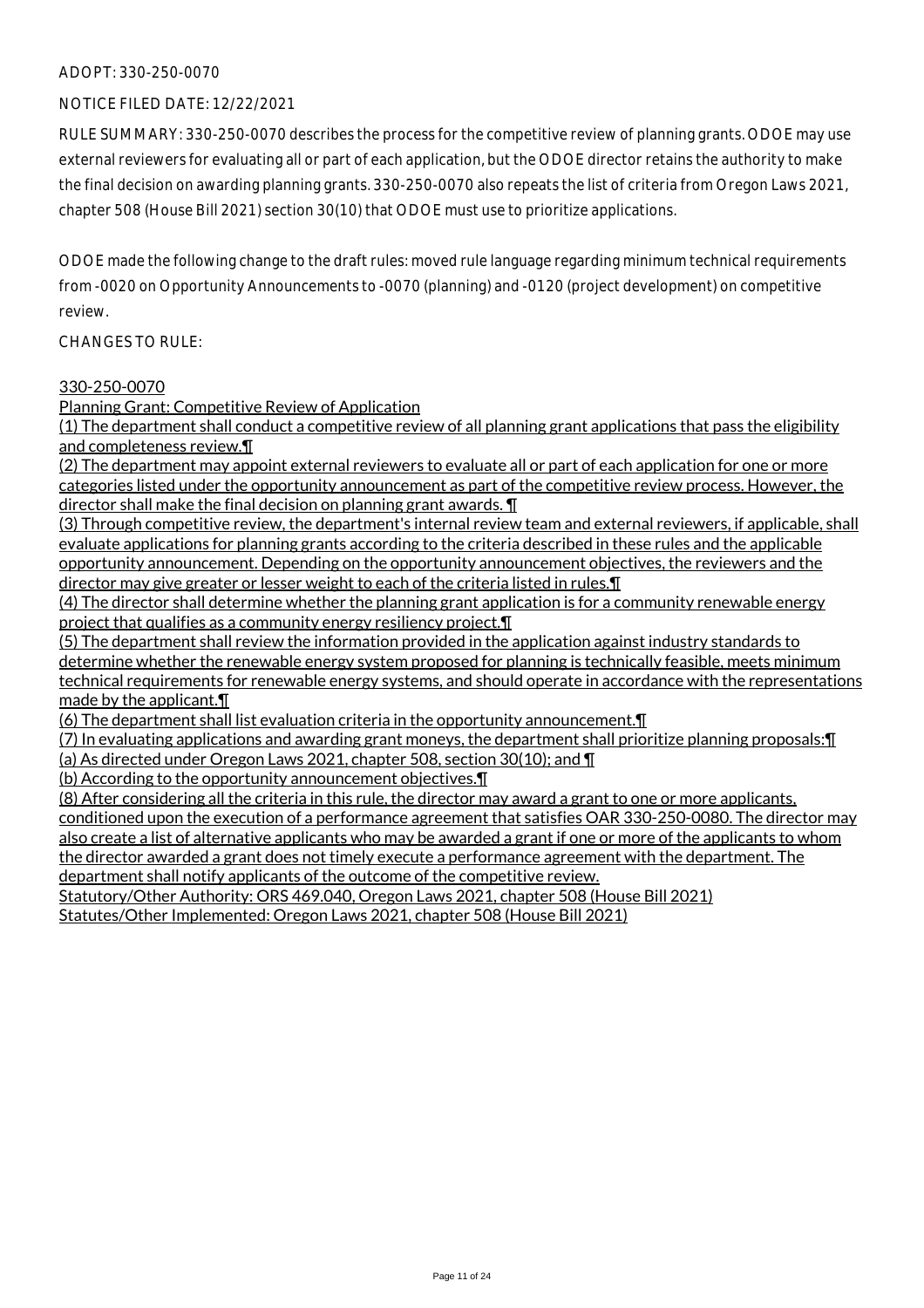## NOTICE FILED DATE: 12/22/2021

RULE SUMMARY: 330-250-0080 provides the process and content for performance agreements between ODOE and the recipients of planning grants, including: the cap on award amounts; the costs that a grant may cover; a process for recovering grants if the grantee does not abide by the terms of the performance agreement; and a process for extending the timeline in the performance agreement for good cause.

ODOE made the following changes to the draft rules: added a provision equivalent to the cap for the project development grant to this rule for planning grants, meaning that projects could not receive over 100 percent of planning costs if they receive multiple grants or incentives; added rule language allowing the department of release up to 30 percent of the grant amount to the grantee upon execution of a performance agreement with the remainder to be distributed upon completion of the planning; and added minor clarifying language to the language describing the procedures for extending the timeline in a performance agreement to parallel the equivalent language for project development grants.

CHANGES TO RULE:

## 330-250-0080

Planning Grant: Performance Agreement

(1) The department may offer a performance agreement for planning a community renewable energy project to an applicant only if it determines that the project in the application meets all requirements under Oregon Laws 2021, chapter 508, sections 29 through 32, these rules and the applicable opportunity announcement.¶ (2) The performance agreement shall include information provided by the applicant.¶

(3) Applicants shall have 30 calendar days from the date on which the performance agreement is provided to the applicant to accept the performance agreement. An applicant's failure to accept the performance agreement by the deadline may cause rejection of the grant application.¶

(4) If an applicant fails to enter into a performance agreement within 30 calendar days of the date on which the department provided the performance agreement to the applicant, the department may select alternative applicants, in order of their ranking, that also meet all requirements under Oregon Laws 2021, chapter 508, sections 29 through 32, these rules and the applicable opportunity announcement.¶

(5) A performance agreement for planning a community renewable energy project entered into between the State Department of Energy and an applicant must provide, at a minimum: ¶

(a) A grant in an amount not to exceed \$100,000 that covers up to 100 percent of the reasonable planning costs including, but not limited to, costs associated with: ¶

(A) Consulting fees.¶

(B) Load analysis. ¶

(C) Siting, excluding property acquisition. ¶

(D) Ensuring code compliance. ¶

(E) Interconnection studies. ¶

(F) Transmission studies. ¶

(G) Other reasonable expenditures made in the community renewable energy project planning process. ¶ (b)The department shall reduce the grant amount, if the grant combined with other incentives and grants received by the applicant exceeds 100 percent of the planning costs.¶

(c) A grant may not be used to cover any fixed costs the applicant would incur in the applicant's normal course of business such as existing staff salaries or overhead costs.¶

(d) The department may recover grant moneys if a grantee fails to abide by the performance agreement or if planning is not completed within six months of execution of the performance agreement or a reasonable time frame if good cause to extend the deadline is demonstrated.  $\P$ 

(6) The department may release up to 30 percent of the grant moneys provided for in a performance agreement, not to exceed 30 percent of planning costs, upon entering into a performance agreement with an applicant for planning a community renewable energy project, to be spent on eligible planning costs. The department shall release the remaining grant moneys upon completion of planning under the terms of the performance agreement and receipt of items listed under section (7).¶

(7) Upon completion of the planning for which a grant was awarded, the grantee must provide the department with the following information:¶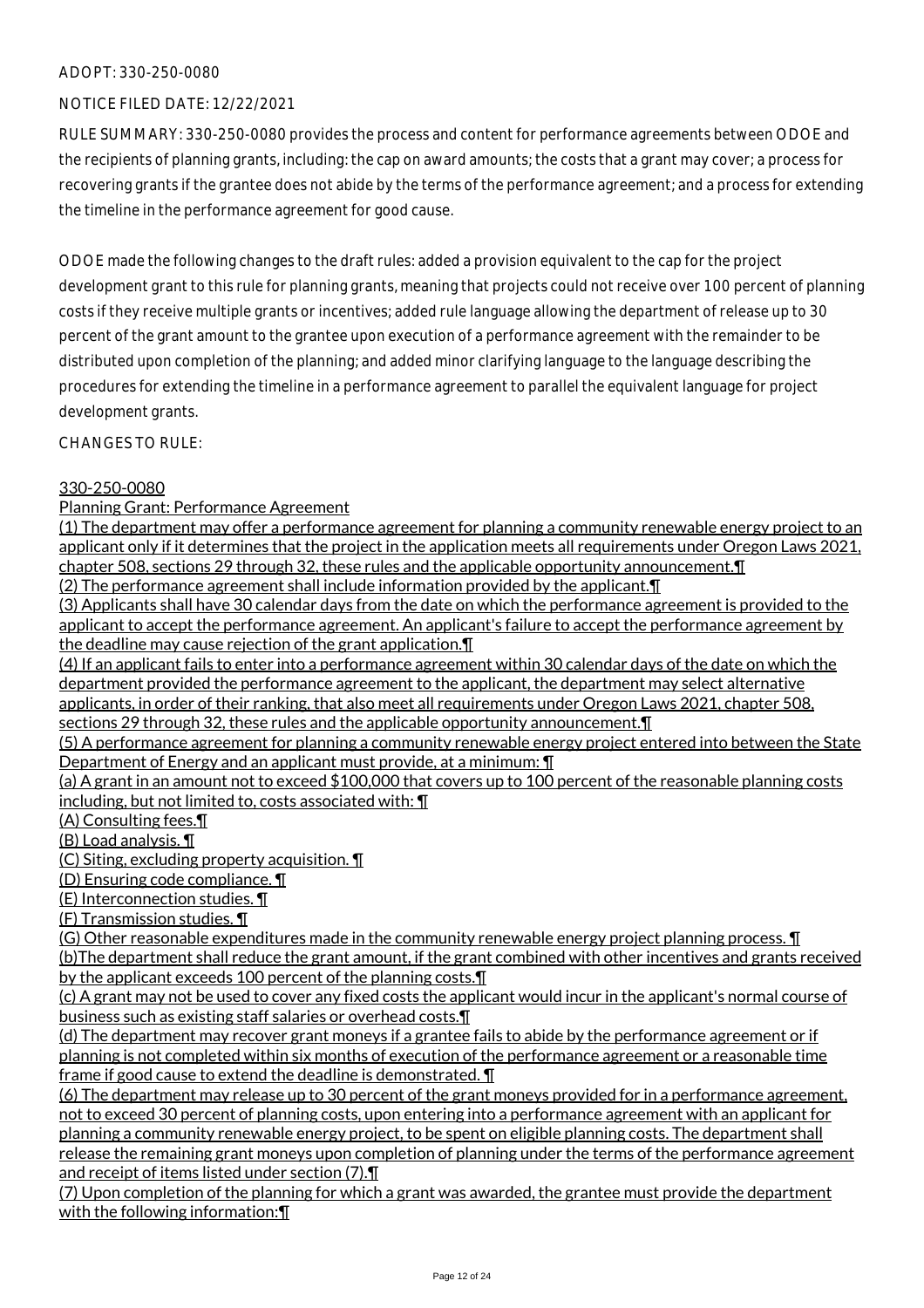(a) A copy of the plan completed under the performance agreement.¶

(b) An itemized list of the incurred costs for items listed in section (5)(a)(A)-(G).¶

(8) If a grantee fails, or expects to fail, to complete the planning within the time frame specified in the performance agreement, the grantee must notify the department in writing in a timely manner. The notification must describe the cause of the delay, measures taken by the grantee to resolve the delay, and a revised timeline for completing the planning. If the director determines that the grantee has demonstrated good cause for the delay, the department and the applicant may agree to an extended deadline. If the director determines that the grantee has not demonstrated good cause for the delay, the department may terminate the performance agreement and recover any grant moneys released to the applicant.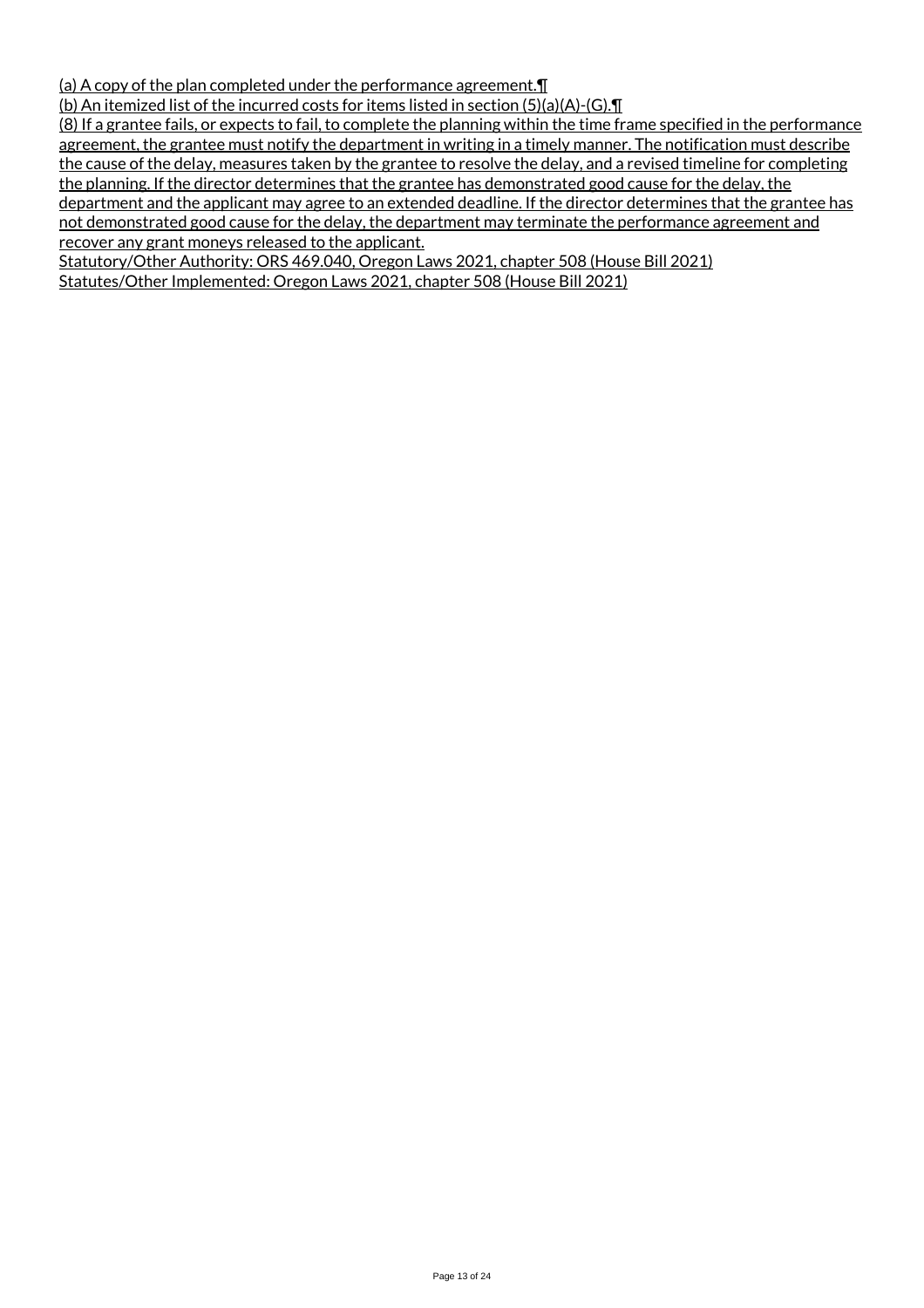# NOTICE FILED DATE: 12/22/2021

RULE SUMMARY: 330-250-0090 provides details about the information that applicants for project development grants will be required to provide in their applications.

330-250-0090(4) repeats the lists of eligibility requirements from Oregon Laws 2021, chapter 508 (House Bill 2021), while 330-250-0090(5) repeats the list of criteria the bill directs ODOE to use in prioritizing applications when awarding grant funds for project development.

ODOE made the following changes to the draft rules: moved the eligibility requirement that the applicant must not have started construction or installation of a renewable energy project before applying to -0090 from -0110 (eligibility and completeness review); added a requirement that the applicant describe an existing renewable energy system when the project in the application would add capacity to or be paired with that existing system; and added a requirement that the applicant provide in the application the target construction start date, as well as the target operational date for the project.

CHANGES TO RULE:

## 330-250-0090

Project Development Grant: Application

(1) A federally recognized Oregon Indian tribe, public body or consumer-owned utility may apply for a grant for developing a community renewable energy project by submitting a complete grant application. The application must meet requirements provided by applicable statutes, these rules and the applicable opportunity announcement.¶

(a) An applicant may partner with a federally recognized Oregon Indian tribe, public body, nonprofit entity, private business with a business site in this state or owner of rental property in this state, but a grant for an approved application will only be awarded and released to an applicant that is a federally recognized Oregon Indian tribe, public body or consumer-owned utility.¶

(b) An application must be drafted in consultation with electric utilities that have customers in the communities covered by a community renewable energy project that is in the application and regional stakeholders for the purpose of ensuring feasibility.¶

(c) An applicant must apply for a grant before starting installation or construction of a renewable energy system included in the application. ¶

(2) The application must be in the form specified in the opportunity announcement and these rules.¶ (a) An applicant must submit a complete application during the opportunity period. For the purposes of this rule, the department considers an application "submitted" when the department receives the application. The department will not process applications received outside of an opportunity period.¶

(b) The department will not accept amendments to applications during the opportunity period. An applicant may withdraw an application and submit a replacement application during the opportunity period.¶ (3) The application must include the following information:¶

(a) Identification of applicant and partners:¶

(A) The name of the applicant.¶

(B) The name, address, email address and telephone number of the responsible party for the applicant.¶

(C) The names of any partners to the application, which may include a federally recognized Oregon Indian tribe, public body, nonprofit entity, private business with a business site in this state or owner of rental property in this state.¶

(D) For any partner that is a private business, documentation that the partner owns a business site(s) that is located in this state.¶

(E) For any partner that is an owner of rental property, documentation that the partner owns rental property(ies) that is located in this state.¶

(b) Evidence of consultation with the following entities:¶

(A) Written authorization from the applicant's governing body allowing submission of the application. ¶ (B) Confirmation that the applicant consulted with the electric utility or utilities, as applicable. Applicants are encouraged to include information from the electric utility(-ies) that may assist the department in evaluating the feasibility of the proposed project, including a high-level assessment of the impacts of the proposed project on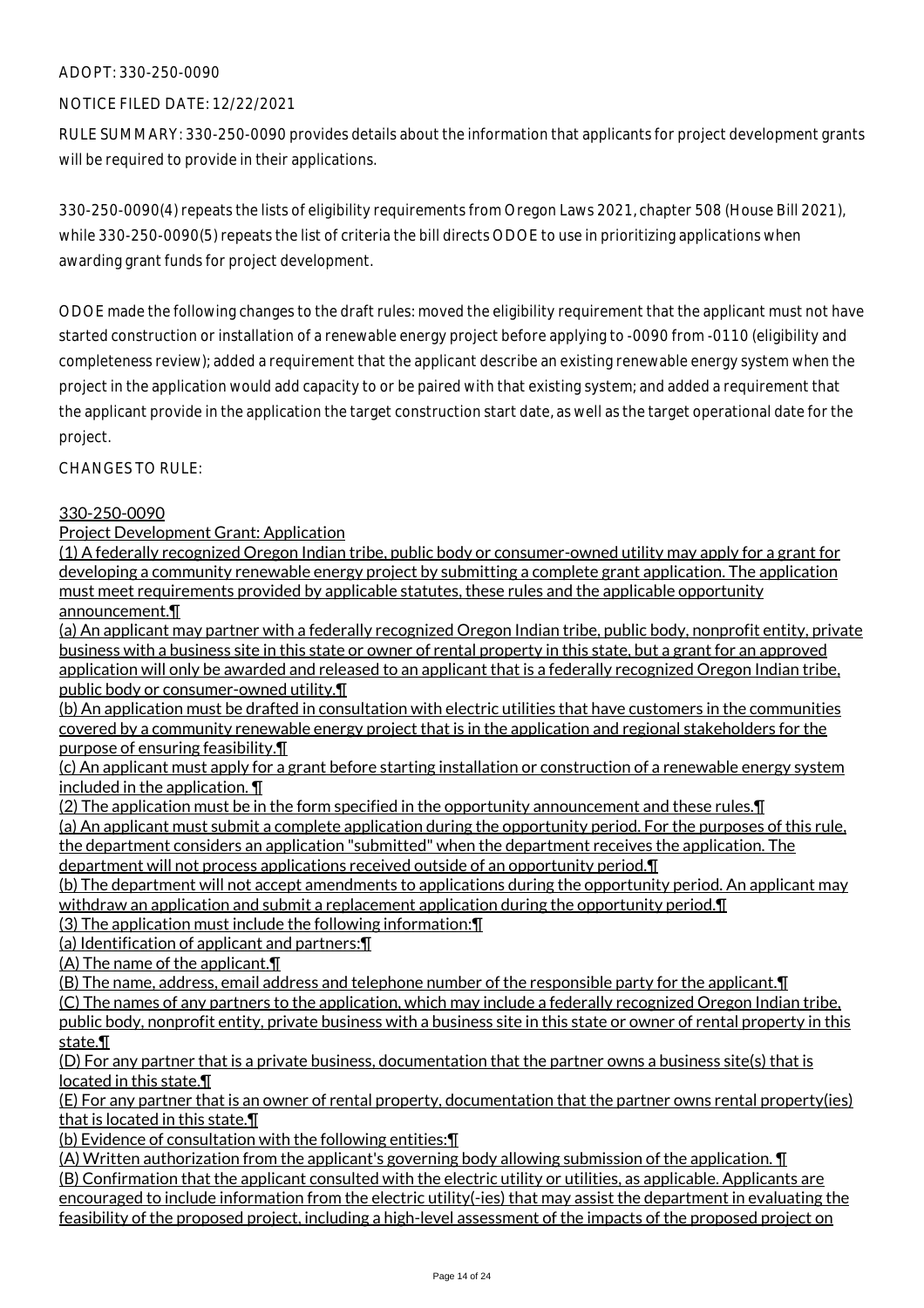existing utility infrastructure and the estimated costs for interconnection of the proposed project. Confirmation may include:¶

(i) A letter from the electric utility(-ies) serving the communities covered by a community renewable energy project; or¶

(ii) other evidence that the applicant has consulted the electric utility(-ies).¶

(C) For any partner that is a public body, written authorization from the partner's governing body allowing submission of the application.¶

(c) A description of the applicant's consultation with regional stakeholders, community groups and any additional community engagement process as part of developing the project development grant application.¶

(d) The following information about any renewable energy systems that are part of the proposed community renewable energy project:¶

(A) A detailed description of the project's systems and the systems' operation, including major system components, such as renewable energy generation, energy storage, electric vehicle charging systems, and microgrid enabling technologies. If the community renewable energy project will add capacity to or be paired with an existing renewable energy system, for example pairing energy storage and/or microgrid enabling technologies with an existing solar photovoltaic array, the applicant must include a description of the existing renewable energy system. ¶

(B) If the project is for generating renewable energy:¶

(i) Nameplate capacity;¶

(ii) The projected amount of net energy the system will generate, in kWh per year; and¶

(iii) A resource assessment demonstrating adequate resource supply for the proposed system operations. The resource assessment must describe the type of resource available, explain how the applicant evaluated the resource and describe how the system will access the resource.¶

(C) If the project is for energy storage: ¶

(i) Technical specifications including manufacturer's information for the selected technology and all major system equipment including but not limited to batteries, inverters and controls;¶

(ii) Nameplate power capacity in Watts;¶

(iii) Nameplate energy capacity in kWh;¶

(iv) Proposed operational use cases for the storage system including emergency backup power, providing grid services, demand reduction, arbitrage or any other planned uses. ¶

(D) The proposed location of the project and an assessment of the suitability of the site;¶

(E) Technical specifications including manufacturer's information for the selected technology and all major system equipment:¶

(F) A description of the operation of the system, including information that demonstrates the system will operate for at least five years; ¶

(G) A statement of compliance with applicable state and local regulations and that the applicant will notify the appropriate agencies and obtain required licenses and permits; and¶

(H) If applicable, a detailed description of how the community renewable energy project will support the energy resilience of structures or facilities essential to the public welfare.¶

(e) The following information relating to the grant amount:¶

(A) The anticipated total project cost, which must be documented by providing a list of itemized costs, which the applicant shall designate as either eligible or non-eligible for the grant. The department shall review project costs for eligibility.¶

(B) The amount of local, state, or federal incentives, whether anticipated or received, directly related to the renewable energy system(s).¶

(C) The amount of grant requested by the applicant.¶

(f) The following information relating to project planning:¶

(A) A description of the applicant's installation or construction financing plan.¶

(B) A project management plan that contains the following elements:¶

(i) A detailed project schedule with major milestones during development, construction and operation, including the target construction start date and target operational date of the system.¶

(ii) A description of how the applicant will manage installation and construction, verification of system

construction and start-up, and operations and maintenance requirements. If the applicant has developed a commissioning plan, the application must describe the plan.¶

(g) A detailed description or other documentation of the extent to which the community renewable energy project will be located in and will serve one or more qualifying communities. I

(h) Information on the number and types of jobs directly connected to the awarding of the grant that will be: ¶ (A) Created by the project; and ¶

(B) Sustained throughout construction, installation and operation of the project. ¶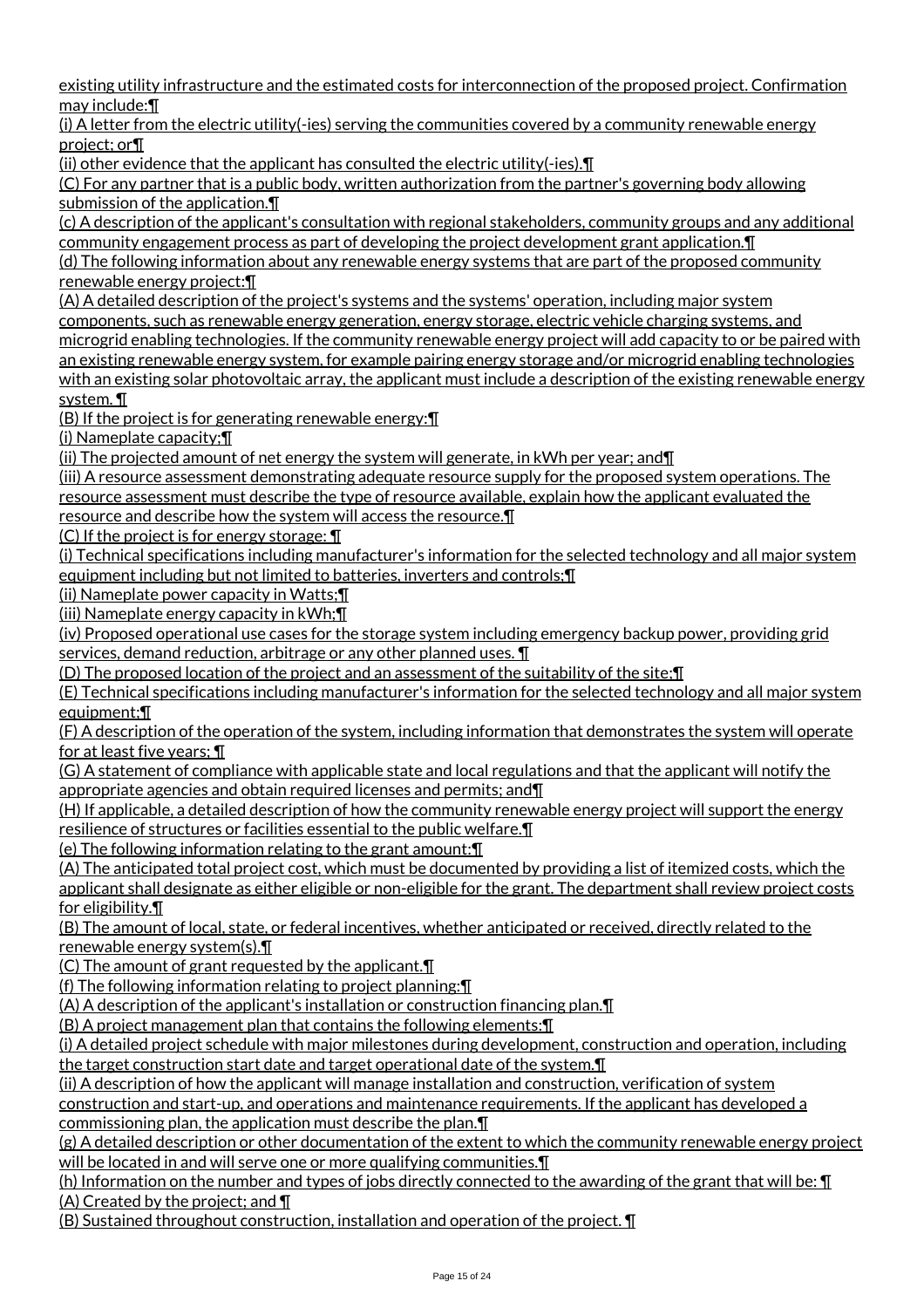(i) A description of how the community renewable energy project will integrate with broader community energy and environmental goals.¶

(j) Additional information as needed to demonstrate that the community renewable energy project(s) meets the requirements under Oregon Laws 2021, chapter 508, section 30(4)(b), which is reproduced in section (4) of this rule; and¶

(k) Any other information the director considers necessary to determine whether the project complies with these rules and Oregon Laws 2021, chapter 508, sections 29 to 32.¶

(4) In order to be considered for a project development grant, the applicant must demonstrate in the application, as required under Oregon Laws 2021, chapter 508, section 30(4)(b), that the project(s) included in the application:¶

(a) Is located in this state but outside a city with a population of 500,000 or more;¶

(b) Will begin construction within 12 months of execution of the performance agreement and be completed within 36 months of execution of the performance agreement or a reasonable time frame if good cause to extend the deadline is demonstrated; ¶

(c) Results in increased community energy resilience, local jobs, economic development or direct energy cost savings to families and small businesses; ¶

(d) Complies with applicable state and local laws and regulations and has the required licenses and permits; ¶ (e) Does not exceed 20 megawatts of nameplate capacity, if the project is for generating renewable energy; and ¶ (f) Will operate for at least five years.¶

(5) In approving applications and awarding grant moneys, the department is directed under Oregon Laws 2021, chapter 508, section 30(10) to prioritize applications that meet the following criteria when awarding grant funds. Applicants are encouraged to submit documentation describing the extent to which the proposal in the application:¶

(a) Includes community energy resilience projects. ¶

(b) Demonstrates significant prior investments in energy efficiency measures at the project location or will result in aggregate improvements to demand response capabilities. ¶

(c) Is for projects located in qualifying communities across the state. ¶

(d) When applicable, is for projects constructed in part or in whole by disadvantaged business enterprises,

emerging small businesses or businesses that are owned by minorities, women or disabled veterans. **I** (e) Includes inclusive hiring and promotion policies for workers working on the projects. ¶

(f) Incorporates equity metrics in OAR 330-250-0160 for evaluating the involvement of and leadership by people of low income, Black, Indigenous or People of Color, members of tribal communities, people with disabilities,

youth, people from rural communities and people from otherwise disadvantaged communities in the siting, planning, designing or evaluating of the proposed community renewable energy projects. ¶

(g) Helps the applicant achieve goals included in the applicant's natural hazard mitigation plans as approved by the Federal Emergency Management Agency.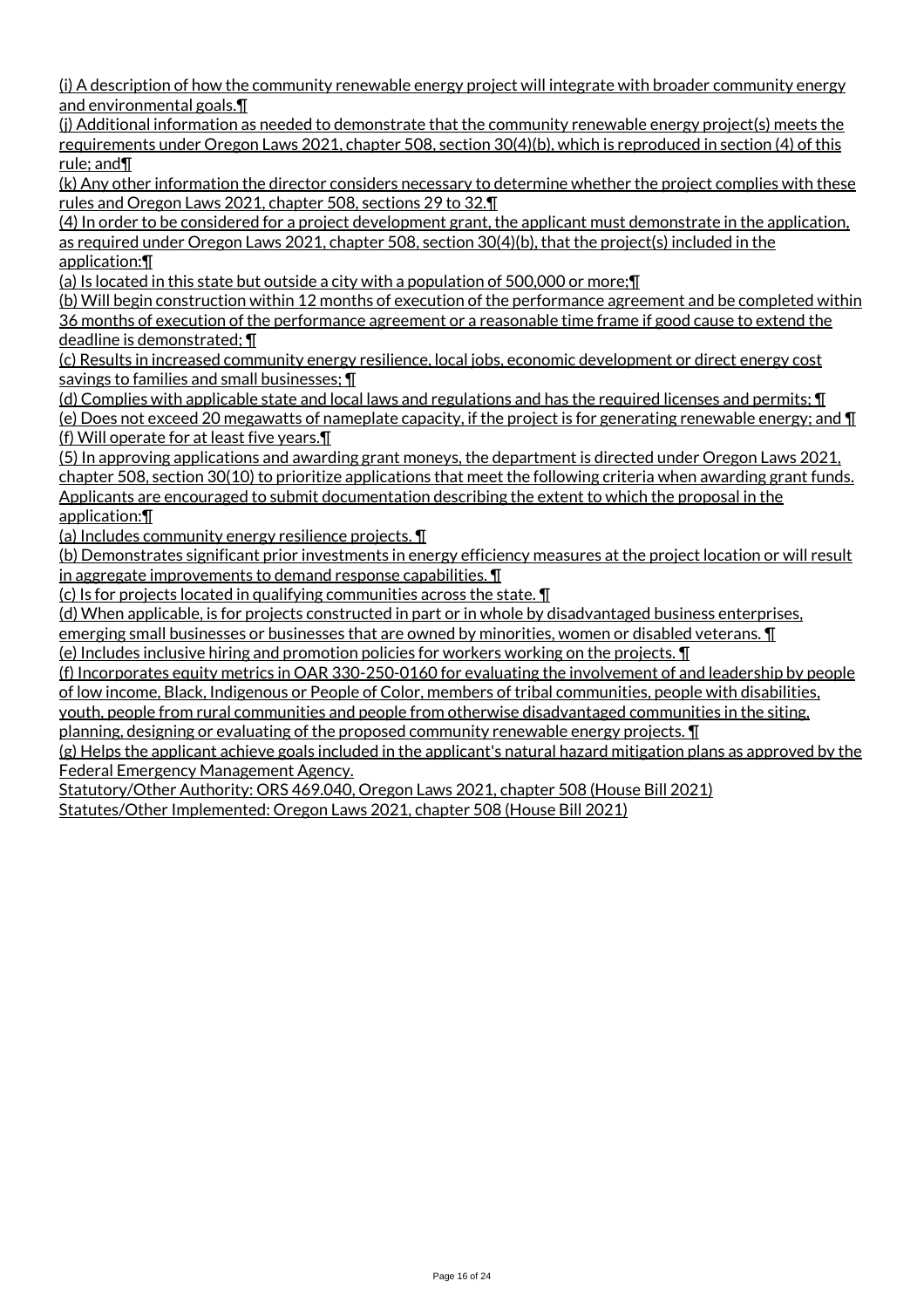# NOTICE FILED DATE: 12/22/2021

RULE SUMMARY: 330-250-0100 specifies which costs will be eligible to be covered by a project development grant under the program. Specific cost items are similar to eligible project costs allowed under the ODOE Renewable Energy Development (RED) Grant program rules in OAR Division 330-200.

ODOE has made the following changes to rule language in -0100 in response to comments: added an explicit reference to materials and supplies required for interconnection as eligible expenses; and added rule language providing that costs associated with structures or structural components not directly related to installation of the renewable energy system are not eligible to be covered by a grant. In response to comments asking for clarification about the earliest date that a grantee could make covered expenditures, the department added a provision allowing project development grant funds to cover reasonable project costs incurred after the application deadline in the opportunity announcement to which the applicant is responding. ODOE also made an equivalent change in -0050 for planning grants.

CHANGES TO RULE:

## 330-250-0100

Project Development Grant: Eligible and Ineligible Costs

(1) The following project costs are eligible to be covered by the Community Renewable Energy Project Grant Program if incurred after the application deadline in the opportunity announcement to which the applicant is responding:¶

(a) The cost of components of all proposed renewable energy systems included in the project.¶

(b) Materials and supplies required for the construction, installation, and interconnection of the proposed renewable energy system(s).¶

(c) The cost of title searches, escrow fees, permits fees, license fees and shipping.¶

(d) Design or engineering expenses related to renewable energy system components.¶

(e) Environmental studies, including source testing.¶

(f) Other costs the department determines should be included.¶

(2) The following project costs are not eligible to be covered by the Community Renewable Energy Project Grant Program:¶

(a) Costs paid by a person other than the applicant or a partner of the applicant.¶

(b) Interest and warranty charges.¶

(c) Litigation or other legal fees and court costs.¶

(d) Patent searches, application and filing payments.¶

(e) Costs to maintain, operate or repair the renewable energy system.¶

(f) Administrative costs to apply for grants, incentives, loans, tax credits or other funding for a project.¶

(g) Training or education expenses.¶

(h) Costs that are incurred to bring a host building up to building code standards or otherwise repair the building in order to install the system, including design or engineering expenses.¶

(i) Costs associated with structures or structural components not directly related to installation of the renewable energy system.¶

(j) Donated, in-kind or volunteer labor and materials.¶

(k) Costs for fossil fuel-powered generator systems.¶

(l) Other costs the department determines should be excluded.

Statutory/Other Authority: ORS 469.040, Oregon Laws 2021, chapter 508 (House Bill 2021)

Statutes/Other Implemented: Oregon Laws 2021, chapter 508 (House Bill 2021)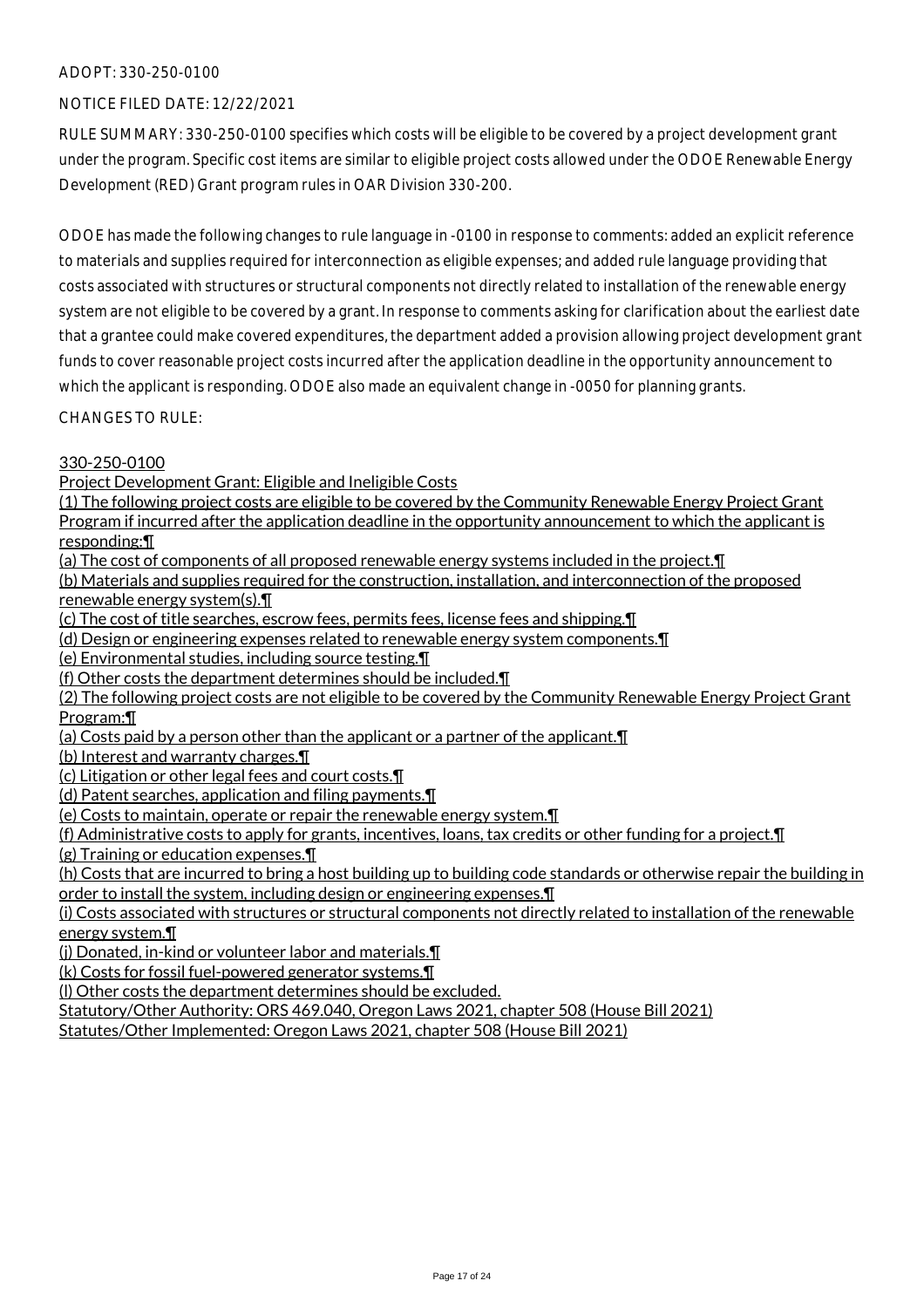### NOTICE FILED DATE: 12/22/2021

RULE SUMMARY: 330-250-0110 describes the process that ODOE will follow for reviewing the project development grant applications to make sure they are complete and that the applicants, partners, and the proposed project listed in the application meet all requirements in Oregon Laws 2021, chapter 508 (House Bill 2021). Applications must be complete in order to be considered for a project development grant.

ODOE made the following change to the draft rule language: moved the requirement that the applicant must start construction or installation of the project after applying from -0110 to -0090 (section describing eligible partners and projects in the rule on project development applications).

#### CHANGES TO RULE:

#### 330-250-0110

Project Development Grant: Eligibility and Completeness Review of Application (1) Following the opportunity period, the department shall review all project development grant applications to determine whether: ¶ (a) All sections of the application are complete as outlined in the opportunity announcement.¶ (b) The applicant is eligible to receive a grant;¶ (c) Any listed partners meet the definition of a partner in OAR 330-250-0010(17);¶ (d) The application demonstrates that the proposed community renewable energy project meets all requirements under Oregon Laws 2021, chapter 508, section 30(4)(b) and these rules; and¶ (e) The applicant is applying prior to the installation or construction of the renewable energy system. ¶ (2) If the department finds that the application meets all requirements, the application will move into the competitive review process and the department shall notify the applicant in writing.¶ (3) The department shall deny all incomplete applications and applications the department has determined do not meet the requirements under Oregon Laws 2021, chapter 508, sections 29 through 32 and these rules. The department shall notify applicants in writing of the reason for denial of the application.¶ (4) The department considers the completeness review a test; the decision to deny an incomplete application is not an action subject to review under ORS chapter 183.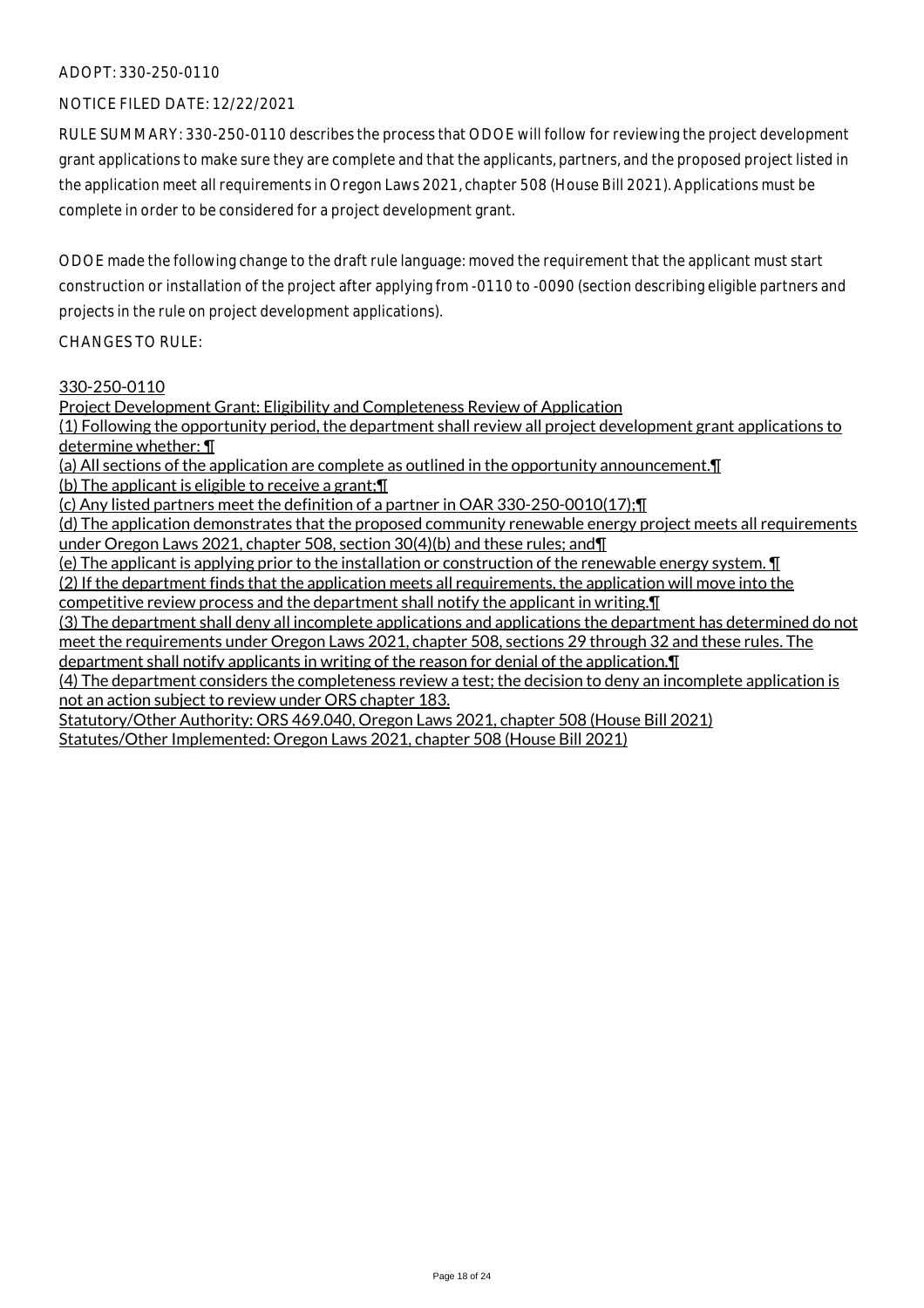## NOTICE FILED DATE: 12/22/2021

RULE SUMMARY: 330-250-0120 describes the process for the competitive review of project development grants. ODOE may use external reviewers for evaluating all or part of each application, but the ODOE director retains the authority to make the final decision on awarding project development grants. 330-250-0120 also lists the criteria that ODOE must use to prioritize applications.

ODOE has made the following changes to the draft rules: moved language relating to minimal technical requirements from -0020 regarding Opportunity Announcements to the rules regarding competitive review of applications in -0070 and -0120; and deleted a provision which is no longer necessary allowing unsuccessful applicants to apply again if they have not started their projects. The final rules will allow unsuccessful applicants to apply again, but only expenses that occur after the deadline in the most recent opportunity announcement can be covered by grant funds if they are awarded a grant in a future round.

CHANGES TO RULE:

# 330-250-0120

Project Development Grant: Competitive Review of Application

(1) The department shall conduct a competitive review of all project development grant applications that pass the eligibility and completeness review.¶

(2) The department may appoint external reviewers to evaluate all or part of each application for one or more categories listed under the opportunity announcement as part of the competitive review process. However, the director shall make the final decision on project development grant awards. ¶

(3) Through competitive review, the department's internal review team and external reviewers, if applicable, shall evaluate applications for grants according to the criteria described in these rules and the applicable opportunity announcement. Depending on the opportunity announcement objectives, the reviewers and the director may give greater or lesser weight to each of the criteria listed in rules.¶

(4) The director shall determine whether the application is for a community renewable energy project that qualifies as a community energy resiliency project.¶

(5) The department shall review the information provided in the application against industry standards to determine whether the system is technically feasible, meets minimum technical requirements for renewable energy systems, and should operate in accordance with the representations made by the applicant.¶

(6) The department shall list evaluation criteria in the opportunity announcement. ¶

(7) In evaluating applications and awarding grant moneys, the department shall prioritize project development proposals:¶

(a) As directed under Oregon Laws 2021, chapter 508, section 30(10); and¶

(b) According to the opportunity announcement objectives.¶

(8) After considering all the criteria in this rule, the director may award a grant to one or more applicants, conditioned upon the execution of a performance agreement that satisfies OAR 330-250-0130. The director may also create a list of alternative applicants who may be awarded a grant if one or more of the applicants to whom the director awarded a grant does not timely execute a performance agreement with the department. The department shall notify applicants of the outcome of the competitive review.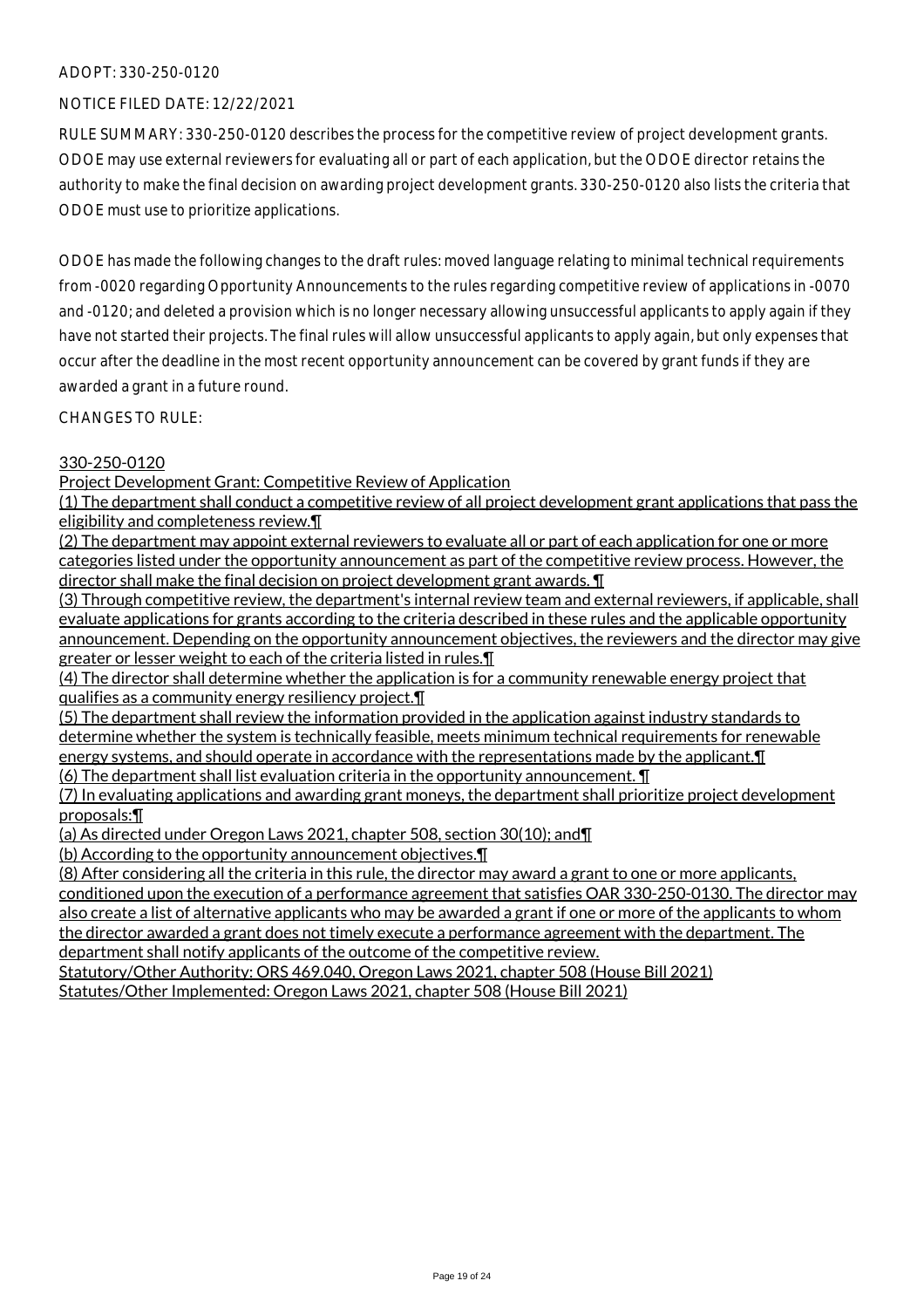## NOTICE FILED DATE: 12/22/2021

RULE SUMMARY: 330-250-0130 describes the process and the content for performance agreements between ODOE and the recipients of project development grants, including: the cap on award amounts depending upon whether a project qualifies as a community energy resilience project; the costs that a grant may cover; requirements that grantees must meet, such as periodic status reports to ODOE; a process for recovering grants if the grantee does not abide by the terms of the performance agreement; and a process for extending the timeline in the performance agreement for good cause.

ODOE made the following changes to the draft rules: changed reference from "total cost" to "project cost" for consistency with definitions; added references to meeting requirements in a performance agreement with regard to a grantee meeting requirements for ODOE to release 30 percent of grant funds and to the recovery of grant funds; and deleted redundant word in sentence where it appeared twice.

CHANGES TO RULE:

# 330-250-0130

Project Development Grant: Performance Agreement

(1) The department may offer a performance agreement for developing a community renewable energy project to an applicant only if it determines that the project in the application meets all requirements under Oregon Laws 2021, chapter 508, sections 29 through 32, these rules and the applicable opportunity announcement. I

(2) The performance agreement shall include information provided by the applicant.¶ (3) The following are the maximum grant amounts under a performance agreement:¶

(a) For a community renewable energy project that qualifies as a community energy resilience project, a grant may cover up to 100 percent of the project cost not to exceed \$1 million. The department shall reduce the grant amount, if the grant combined with other incentives and grants received by the applicant exceeds 100 percent of the project costs. ¶

(b) For a community renewable energy project that does not qualify as a community energy resilience project, a grant may cover up to 50 percent of the project cost not to exceed \$1 million. The department shall reduce the grant amount, if the grant combined with other incentives and grants received by the applicant exceeds 100 percent of the project costs. ¶

(4) Applicants shall have 30 calendar days from the date on which the performance agreement is provided to the applicant to accept the performance agreement. An applicant's failure to accept the performance agreement by the deadline may cause rejection of the grant application.¶

(5) If an applicant fails to enter into a performance agreement within 30 calendar days of the date on which the department provided the performance agreement to the applicant, the department may select alternative applicants, in order of their ranking, that also meet all requirements under Oregon Laws 2021, chapter 508, sections 29 through 32, these rules and the applicable opportunity announcement.

(6) The performance agreement must include the following terms and may also include additional terms:¶ (a) The maximum amount of the grant and the entity to which funds will be disbursed.¶

(b) A listing of the documentation that the grantee must provide to the department prior to the disbursement of grant funds including, but not limited to, an account of renewable energy system costs.¶

(c) The amount by which the department may reduce the grant in response to changes in actual project cost.¶ (d) The maximum duration of the performance agreement.¶

(e) The requirement that the grantee install or construct the community renewable energy project substantially as described in the application.¶

(f) The requirement that installation or construction of the project begin within 12 months after the date that the performance agreement is signed by all parties. The performance agreement must include details of the work that must be completed within 12 months to meet this standard.¶

(g) The requirement that the grantee make periodic reports to the department on the status of the project during project development and during installation or construction of the project.¶

(h) The requirement that the applicant obtain all applicable licenses, permits or other authorizations that are required for the project and comply with applicable federal, state and local laws and regulations.¶

(i) The requirement that the grantee allow the department to inspect the project or its proposed location at any time during project development, installation or construction to verify compliance with the performance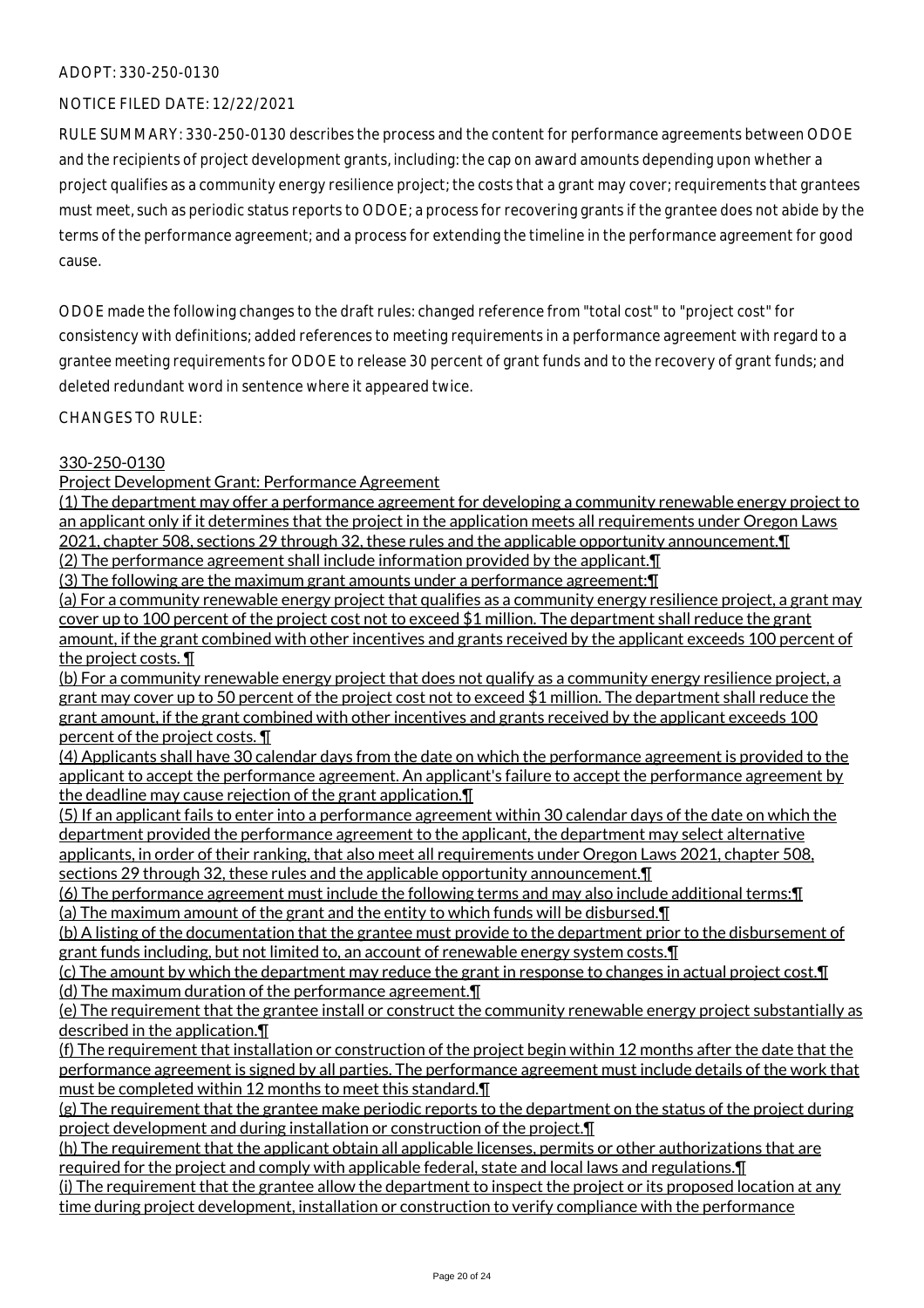agreement. The department shall schedule inspections during normal working hours, following reasonable notice to the applicant.¶

(j) Reporting requirements during the first five years of project operation, including information on jobs, quantity of energy produced annually and other information outlined in the performance agreement. I

(k) A provision allowing the performance agreement to be terminated for reasons stated in the agreement and subject to terms described in the agreement. ¶

(l) A provision allowing the department to recover grant moneys if: ¶

(A) The grantee fails to abide by the performance agreement;¶

(B) The project fails to begin construction within 12 months of execution of the performance agreement or a reasonable time frame if good cause to extend the deadline is demonstrated; or ¶

(C) The project is not completed within 36 months of execution of the performance agreement or a reasonable time frame if good cause to extend the deadline is demonstrated. ¶

(7) The department may release up to 30 percent of the grant moneys provided for in a performance agreement, not to exceed 30 percent of project cost, upon entering into a performance agreement with an applicant for developing a community renewable energy project, with the remaining grant moneys to be released upon project completion under the terms of the performance agreement, if upon entering the performance agreement the applicant demonstrates having: ¶

(a) Taken meaningful steps to seek site control, including but not limited to an option to lease or purchase the site or an executed letter of intent or exclusivity agreement to negotiate an option to lease or purchase the site; ¶

(b) Filed a request for interconnection with a host utility or appropriate transmission provider; and  $\P$ (c) Met any other requirements provided by the department in the performance agreement.¶

(8) The department may require a legal sufficiency review of a performance agreement by the Oregon Department of Justice prior to execution.¶

(9) If a project fails, or expects to fail, to begin or complete construction within the time frame specified in the performance agreement, the grantee must notify the department in writing in a timely manner. The notification must describe the cause of the delay, measures taken by the grantee to resolve the delay, and a revised timeline for beginning or completing the project. If the director determines that the grantee has demonstrated good cause for the delay, the department and the grantee may agree to an extended deadline. If the director determines that the grantee has not demonstrated good cause for the delay, the department may terminate the performance agreement and recover the grant moneys.¶

(10) The department may recover grant moneys if the project fails to abide by the performance agreement. Statutory/Other Authority: ORS 469.040, Oregon Laws 2021, chapter 508 (House Bill 2021) Statutes/Other Implemented: Oregon Laws 2021, chapter 508 (House Bill 2021)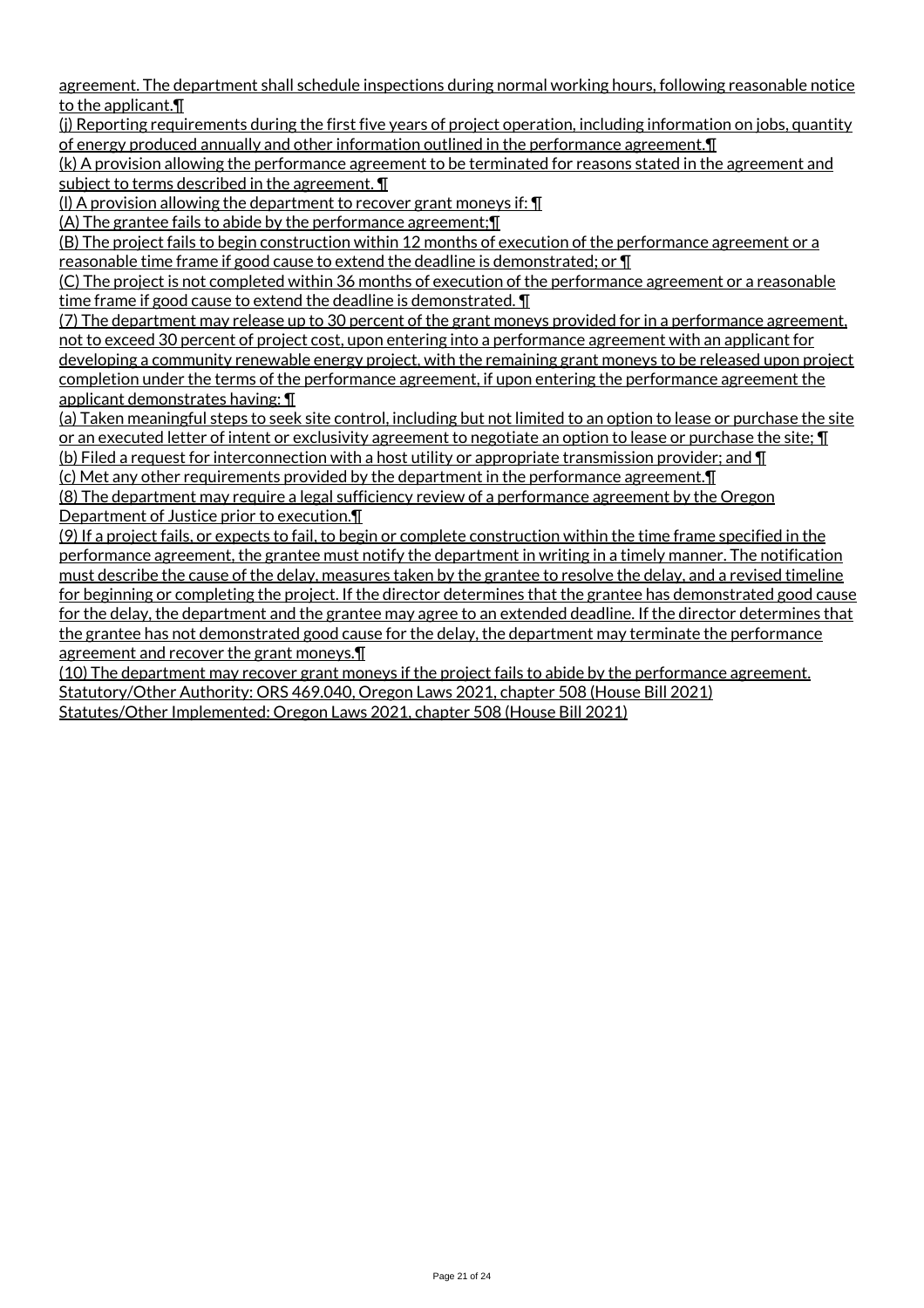## NOTICE FILED DATE: 12/22/2021

RULE SUMMARY: 330-250-0140 describes the process for a grantee to request an amendment to a performance agreement, including when the grantee wishes to make changes to the community renewable energy project compared to the description of the project that was in the grantee's application. ODOE may reduce the amount of the grant or deny the amendment request if the proposed change would have affected the outcome of the competitive review.

ODOE made the following changes to the draft rules: added a reference to planning costs with regard to pro-rating an award due to a performance agreement amendment, and re-ordered the affected sentence for clarity; and revised rule to say that ODOE will not increase an award amount as a result of an amendment, rather than that an amendment will not be allowed if it would result in an increased award amount.

CHANGES TO RULE:

#### 330-250-0140

Amendments to Performance Agreement

(1) If a grantee wishes to amend a performance agreement entered into with the department under OAR 330- 250-0080 or OAR 330-250-0130 or change any aspect of a community renewable energy project, the grantee must submit a written amendment request to the director.¶

(2) The grantee must describe the proposed change to the performance agreement or community renewable energy project and the reasons for the change.¶

(3) The grantee must demonstrate that the project, with the proposed change(s), will continue to meet the requirements of statute, rule and the opportunity announcement; be technically feasible, will operate as represented and will remain in operation for at least five years. The grantee has the responsibility to provide complete technical documentation supporting any amendment request. The department may deny amendment requests submitted without such justification. $\P$ 

(4) If an amendment request does not include all information needed to complete the review, the department may provide the grantee a written request for additional information. If the grantee does not provide the requested information to the department within 30 calendar days, the department may deny the request.¶

(5) The department shall evaluate amendment requests to determine whether the proposed change(s) would have affected the outcome of competitive review, which may result in denial of the amendment request or pro-rating the award amount, based on energy generated, planning costs, or project cost.¶

(6) The department shall not increase an award amount as the result of an amendment.¶

(7) The department shall decide whether to approve the amendment request.¶

(a) If approved, the department shall draft an amended performance agreement, which may contain new or amended conditions and requirements. The amended performance agreement shall become effective upon signature by all parties.¶

(b) If denied, the department shall notify the grantee in writing. The notice will include the reasons for the denial of the amendment request.¶

(c) The grantee may accept the denial of the amendment request and comply with the terms of the performance agreement or the grantee may terminate the performance agreement according to its terms and return any grant funds previously disbursed.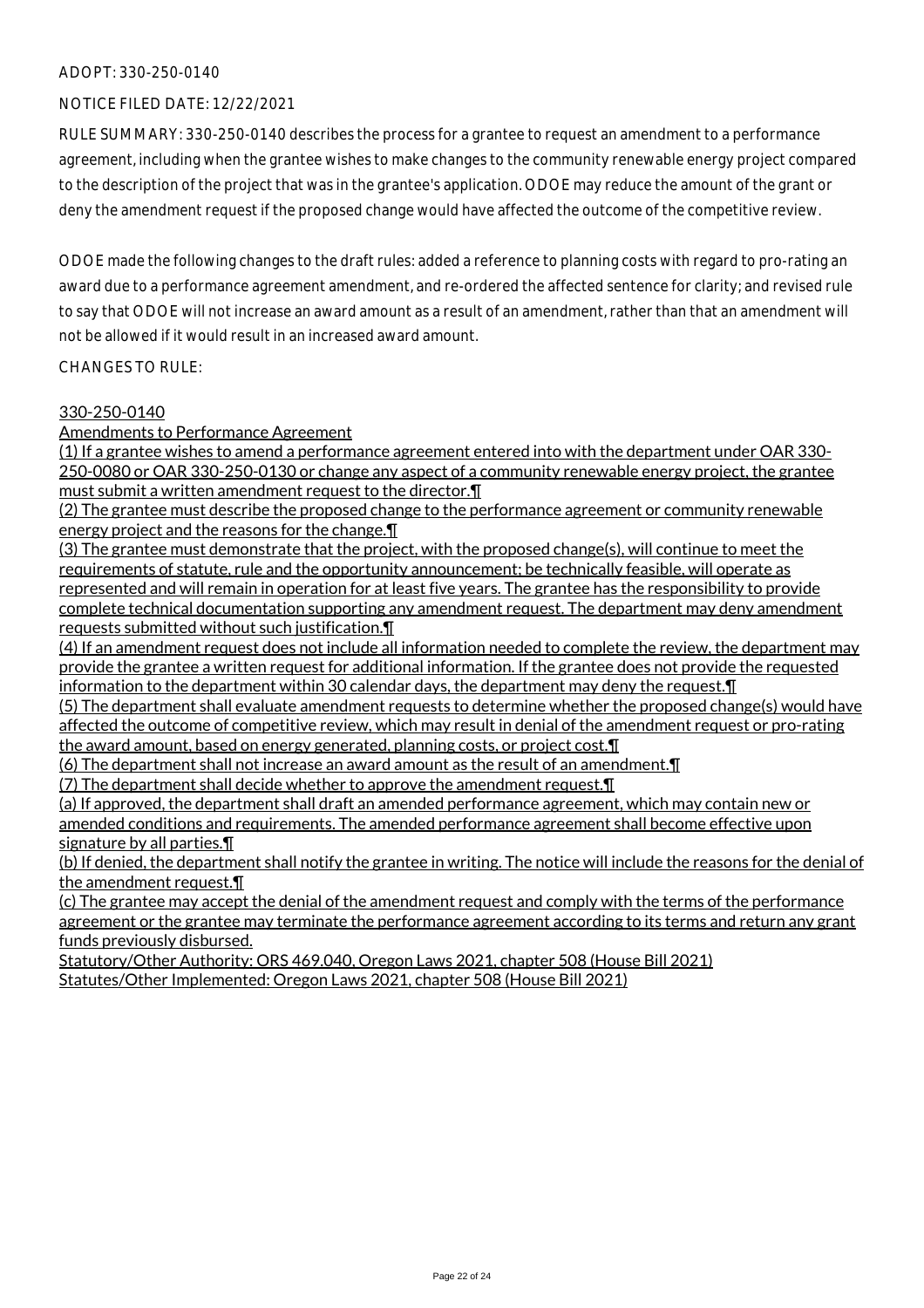#### NOTICE FILED DATE: 12/22/2021

RULE SUMMARY: 330-250-0150 reserves the right for ODOE to conduct physical inspections of projects and to audit documentation for projects where ODOE and a grantee have entered into a performance agreement.

CHANGES TO RULE:

#### 330-250-0150

# **Compliance**

The department reserves the right to conduct a physical inspection of all projects and to audit all documentation relating to a project for which a grantee and the department have entered into a performance agreement. Statutory/Other Authority: ORS 469.040, Oregon Laws 2021, chapter 508 (House Bill 2021) Statutes/Other Implemented: Oregon Laws 2021, chapter 508 (House Bill 2021)